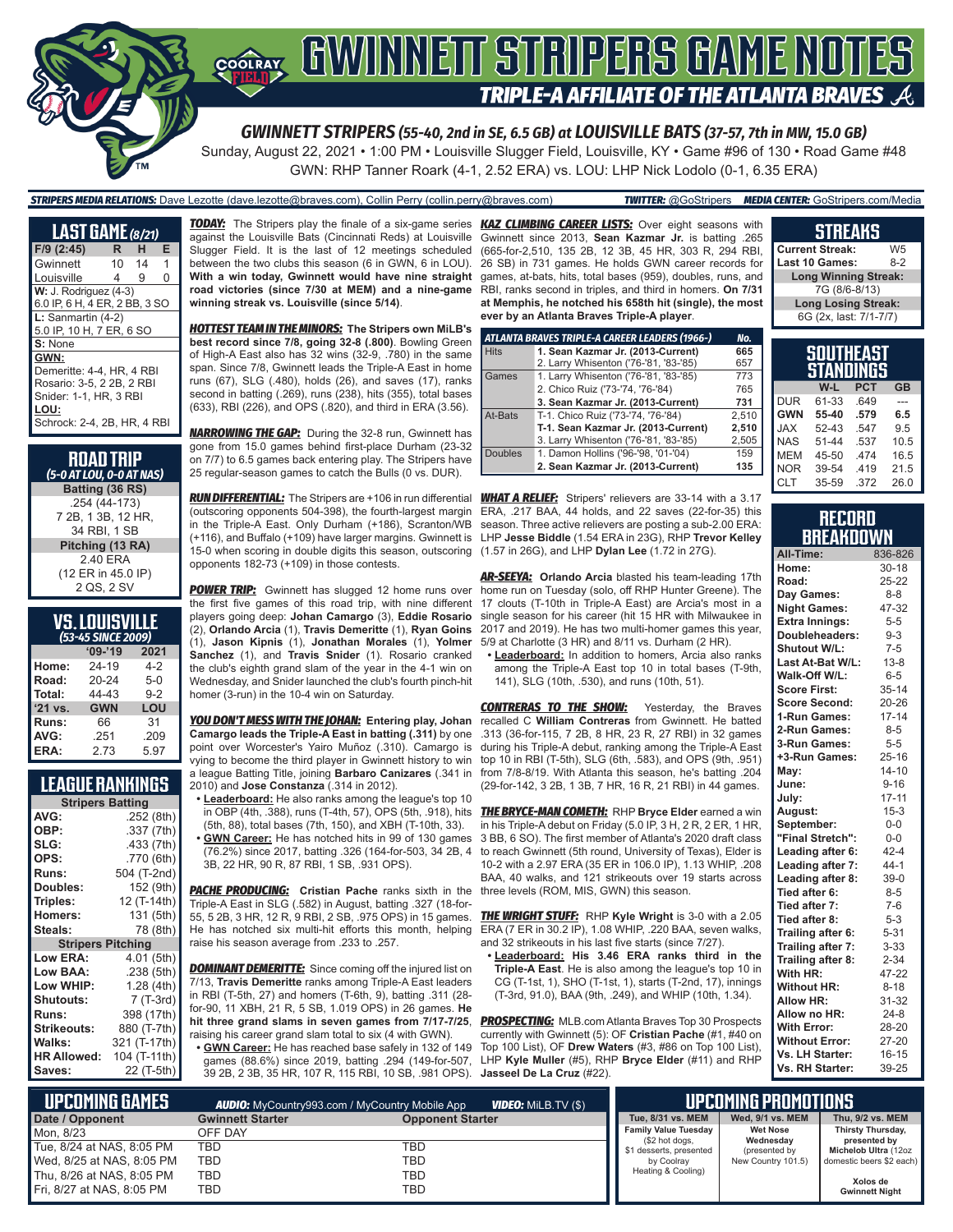

#### *SUNDAY, AUGUST 22, 2021 AT LOUISVILLE*

#### **MANAGER MATT TUIASOSOPO**

**Matt Tuiasosopo** is in his first season as Gwinnett manager and his third season as a coach in the Atlanta Braves organization in 2021. He was named the seventh manager in team history on 3/30/21. Tuiasosopo is both the youngest manager in team history (turned 35 on 5/10) and the first former Gwinnett player to manage the club (hit .221 with 19 HR, 73 RBI in 178 games from 2016-17).

Tuiasosopo made his managerial debut in 2019 with Class-A Rome, leading the club to a 65-74 record and earning Atlanta's Bobby Cox Award for minor league manager of the year. He was set to return to Rome in 2020, but was reassigned to the Braves Alternate Training Site at Coolray Field once the MiLB season was canceled.

| Tuiasosopo's Managerial Career | Games | W-L     | <b>PCT</b> | <b>Plavoffs</b> |
|--------------------------------|-------|---------|------------|-----------------|
| With Gwinnett (1 Season):      | 95    | 55-40   | .579       |                 |
| MiLB Career (2 Seasons):       | 234   | 120-114 | .513       |                 |

*All staff bios available in the 2021 Stripers Media Guide*

|                            | EJECTIONS (4)            |                         |
|----------------------------|--------------------------|-------------------------|
| Player/Coach               | Date/Inning              | <b>Umpire</b>           |
| <b>Ryan Goins</b>          | 5/25 vs. MEM, 7th Inning | <b>HP Clint Vondrak</b> |
| <b>MGR Matt Tuiasosopo</b> | 6/3 vs. JAX, 8th Inning  | <b>HP Alex Tosi</b>     |
| <b>Travis Snider</b>       | 7/30 at MEM, 8th Inning  | HP John Bacon           |
| <b>Ryan Casteel</b>        | 8/17 at LOU, 3rd Inning  | 1B Charlie Ramos        |

|                               |    |           |                                       |                | <b>TEAM DEFENSE (GTH IN TRIPLE-A EAST)</b>         |           |           |
|-------------------------------|----|-----------|---------------------------------------|----------------|----------------------------------------------------|-----------|-----------|
| <b>PCT</b>                    | G  | ТC        | <b>PO</b>                             | A              | Е                                                  | <b>DP</b> | TP        |
| .983                          | 95 | 3385      | 2468                                  | 858            | 59                                                 | 93        |           |
| <b>Catchers</b>               |    | <b>SB</b> | <b>CS</b>                             | <b>ATT</b>     | <b>PCT</b>                                         | <b>PB</b> | $W-L$     |
| Casteel, Ryan                 |    | 1         | $\Omega$                              | 1              | .000                                               | 1         | $1 - 1$   |
| Contreras, William            |    | 12        | 0                                     | 12             | .000                                               | 3         | $17 - 2$  |
| d'Arnaud, Travis              |    | 2         | $\overline{2}$                        | $\overline{4}$ | .500                                               |           | $5 - 1$   |
| Jackson, Alex                 |    | 10        | 4                                     | 14             | .286                                               |           | $11 - 12$ |
| Lucroy, Jonathan              |    | 18        | 5                                     | 23             | .217                                               |           | $8 - 15$  |
| Martinez, Carlos              |    | 3         | $\Omega$                              | 3              | .000                                               |           | $2 - 1$   |
| Morales, Jonathan             |    | 10        | 5                                     | 15             | .333                                               |           | $11 - 8$  |
| Total:                        |    | 56        | 16                                    | 72             | .222                                               | 8         | 55-40     |
| <b>Outfield Assists (23):</b> |    |           |                                       |                | Waters (9), Demeritte (4), Ervin (4), Sanchez (2), |           |           |
|                               |    |           |                                       |                | Almonte (1), Inciarte (1), Pache (1), Rosario (1)  |           |           |
| Pitcher Pickoffs (4):         |    |           | Kingham (2), Y. Lopez (1), Muller (1) |                |                                                    |           |           |
| <b>Catcher Pickoffs (2):</b>  |    |           | Casteel (1), Jackson (1)              |                |                                                    |           |           |

# **STARTS**

|     | <b>By Batting Order</b>                                                                                                                                                                                              |
|-----|----------------------------------------------------------------------------------------------------------------------------------------------------------------------------------------------------------------------|
| 1:  | Waters (63), Pache (17), Inciarte (6), Arcia (5), Almonte (1), Ervin (1), Gore (1),<br>Sanchez (1)                                                                                                                   |
| 2:  | Pache (28), Kipnis (22), Arcia (17), Rosario (9), Goins (7), Demeritte (3), Waters (3),<br>Almonte (1), Camargo (1), Ervin (1), Gore (1), Heredia (1), Sanchez (1)                                                   |
| 3:  | Arcia (45), Camargo (29), d'Arnaud (6), Demeritte (4), Jackson (3), Kipnis (3), Lucroy (3),<br>Contreras (2)                                                                                                         |
| 4:  | Camargo (42), Jackson (17), Demeritte (15), Lucroy (5), Contreras (4), Kipnis (4),<br>Almonte (3), Casteel (3), Kazmar Jr. (1), Rosario (1)                                                                          |
| 5:  | Contreras (20), Lucroy (13), Goins (11), Kazmar Jr. (10), Kipnis (10), Almonte (8),<br>Jackson (8), Demeritte (7), Camargo (3), Snider (2), Casteel (1), Ervin (1), Sanchez (1)                                      |
| 6:  | Goins (20), Kazmar Jr. (12), Casteel (10), Demeritte (9), Ervin (8), Snider (8),<br>Pache (6), Lucroy (5), Waters (5), Almonte (4), Sanchez (4), Contreras (3), Jackson (1)                                          |
| 7:  | Ervin (22), Kazmar Jr. (16), Goins (13), Sanchez (13), Snider (11), Pache (6),<br>Demeritte (5), Casteel (4), Morales (2), Waters (2), Almonte (1)                                                                   |
| 8:  | Sanchez (29), Morales (15), Ervin (12), Kazmar Jr. (12), Snider (8), Goins (7),<br>Casteel (5), Gore (4), Brugman (1), Martinez (1), Unroe (1)                                                                       |
| 9:  | Starting Pitchers (53), Sanchez (12), Morales (11), Ervin (4), Gore (4), Snider (4),<br>Casteel (2), Kazmar Jr. (2), Martinez (2), Unroe (1)                                                                         |
|     | <b>By Position</b>                                                                                                                                                                                                   |
| C:  | Jackson (23), Lucroy (23), Contreras (19), Morales (19), d'Arnaud (6), Martinez (3),<br>Casteel (2)                                                                                                                  |
| 1B: | Camargo (41), Casteel (21), Snider (13), Kazmar Jr. (8), Morales (6), Lucroy (2),<br>Unroe (2), Demeritte (1), Goins (1)                                                                                             |
| 2B: | Kipnis (31), Goins (25), Sanchez (20), Kazmar Jr. (17), Arcia (1), Morales (1)                                                                                                                                       |
| 3B: | Camargo (31), Kazmar Jr. (25), Sanchez (23), Goins (11), Arcia (3), Morales (2)                                                                                                                                      |
| SS: | Arcia (58), Goins (21), Sanchez (14), Camargo (1), Kazmar Jr. (1)                                                                                                                                                    |
| LF: | Waters (29), Ervin (23), Gore (10), Almonte (9), Snider (7), Kipnis (5), Arcia (4),<br>Demeritte (3), Rosario (3), Heredia (1), Sanchez (1)                                                                          |
| CF: | Pache (53), Waters (27), Ervin (6), Inciarte (5), Rosario (4)                                                                                                                                                        |
| RF: | Demeritte (36), Ervin (19), Waters (17), Almonte (8), Snider (8), Sanchez (3), Pache (2),<br>Camargo (1), Rosario (1)                                                                                                |
| DH: | Contreras (10), Jackson (6), Snider (5), Demeritte (3), Kipnis (3), Casteel (2),<br>Kazmar Jr. (2), Pache (2), Rosario (2), Almonte (1), Arcia (1), Brugman (1), Camargo (1),<br>Ervin (1), Inciarte (1), Lucroy (1) |

|               | <b>VS.2021 OPPONENTS</b> |          |              |               |         |       |              |  |  |  |  |  |  |
|---------------|--------------------------|----------|--------------|---------------|---------|-------|--------------|--|--|--|--|--|--|
|               | Home                     | Road     | <b>Total</b> |               | Home    | Road  | <b>Total</b> |  |  |  |  |  |  |
| <b>CLT</b>    | $5 - 1$                  | $11 - 1$ | $16 - 2$     | COL           |         | ---   | ---          |  |  |  |  |  |  |
| <b>DUR</b>    | $4 - 2$                  | $1 - 5$  | $5 - 7$      | LOU           | $4 - 2$ | $5-0$ | $9 - 2$      |  |  |  |  |  |  |
| <b>JAX</b>    | $1 - 5$                  | ---      | $1 - 5$      | <b>MW DIV</b> | $4 - 2$ | $5-0$ | $9 - 2$      |  |  |  |  |  |  |
| <b>MEM</b>    | $5 - 1$                  | $7-5$    | $12 - 6$     |               |         |       |              |  |  |  |  |  |  |
| <b>NAS</b>    | $6-6$                    | $0-6$    | $6 - 12$     |               |         |       |              |  |  |  |  |  |  |
| <b>NOR</b>    | $5 - 1$                  | $1 - 5$  | $6-6$        |               |         |       |              |  |  |  |  |  |  |
| <b>SE DIV</b> | $26 - 16$                | 20-22    | 46-38        |               |         |       |              |  |  |  |  |  |  |

#### **LAST AT-BAT WINS** *(13)*

The Stripers are 13-8 (.619) in games decided in the last at-bat in 2021.

| Date/Opponent        | <b>Score</b>             | <b>Game-Winning Play</b>                |
|----------------------|--------------------------|-----------------------------------------|
| 5/4 at Charlotte     | 10-9 (12th)              | Almonte scores on E4 (Reynolds)         |
| 5/9 at Charlotte     | 12-9 (10th)              | Camargo RBI single                      |
| 5/14 vs. Louisville  | $2-1$ (8th)              | Arcia solo HR                           |
| 5/16 vs. Louisville  | 5-4 (9th)*               | Arcia walk-off solo HR                  |
| 5/25 vs. Memphis     | $2-1$ (9th) <sup>*</sup> | Kazmar walk-off single                  |
| 6/9-G2 at Memphis    | $3-1$ (8th)              | Waters RBI single                       |
| 6/18 vs. Nashville   | 8-7 (10th)*              | Arcia scores on E4 (Hiura on Lucroy FC) |
| 6/30 at Durham       | $2-1$ (9th)              | Pache RBI single                        |
| 7/18 at Charlotte    | 13-12 (9th)              | Contreras RBI double                    |
| 8/1 at Memphis       | $4-2$ (9th)              | Ervin RBI single                        |
| 8/6 vs. Charlotte    | 4-3 (11th)*              | Morales walk-off single                 |
| 8/8-G1 vs. Charlotte | 4-3 $(7th)^*$            | d'Arnaud walk-off single                |
| 8/11-G1 vs. Durham   | 4-3 $(7th)*$             | Pache walk-off single                   |
|                      |                          |                                         |

*\*Denotes "walk-off" win*

# **GWINNETT PLAYERS USED** *(58 IN 2021)*

**Pitchers (33)** Anderson, Ian Arano, Victor Biddle, Jesse Bradford, Chasen Burrows, Thomas Chavez, Jesse Davidson, Tucker De La Cruz, Jasseel *Edwards Jr., Carl* Elder, Bryce Flaa, Jay *Greene, Shane*  Hernandez, Daysbel *Horacek, Mitch* Johnstone, Connor *Jones, Nate* Kelley, Trevor Lee, Dylan Minter, A.J. Muller, Kyle *Tice,Ty*

Kingham, Nolan Lopez, Yoan Martin, Chris Newcomb, Sean Roark, Tanner Rodriguez, Jose Santana, Edgar Toussaint, Touki Webb, Jacob *Wilson, Bryse* Wright, Kyle Ynoa, Huascar Almonte, Abraham Arcia, Orlando *Brugman, Jaycob* Camargo, Johan Casteel, Ryan Contreras, William d'Arnaud, Travis Demeritte, Travis Ervin, Phillip Goins, Ryan Gore, Terrance Heredia, Guillermo *Inciarte, Ender Jackson, Alex* Kazmar Jr., Sean Kipnis, Jason

*Lucroy, Jonathan* Martinez, Carlos Morales, Jonathan Pache, Cristian Rosario, Eddie Sanchez, Yolmer Snider, Travis Unroe, Riley Waters, Drew

*Italics = Player no longer in Braves organization*

#### **BASS-LANTA**

**30 players have played for both Gwinnett and Atlanta in 2021:** OF Abraham Almonte RHP Ian Anderson INF/OF Orlando Arcia LHP Jesse Biddle INF Johan Camargo RHP Jesse Chavez C William Contreras C Travis d'Arnaud LHP Tucker Davidson RHP Carl Edwards Jr.

RHP Jay Flaa RHP Shane Greene OF Guillermo Heredia OF Ender Inciarte C Alex Jackson RHP Nate Jones INF Sean Kazmar Jr. C Jonathan Lucroy RHP Chris Martin LHP A.J. Minter

LHP Kyle Muller (Debut) LHP Sean Newcomb OF Cristian Pache RHP Edgar Santana RHP Ty Tice RHP Touki Toussaint RHP Jacob Webb RHP Bryse Wilson RHP Kyle Wright RHP Huascar Ynoa

# **ATLANTA BRAVES REHAB ASSIGNMENTS** *(10 IN 2021)*

**Player Injury (IL Date)** RHP Chris Martin RT Shoulder Inflammation (4/7) 5/5-5/11<br>OF Ender Inciarte Strained LT Hamstring (4/17) 5/6-5/12 OF Ender Inciarte Strained LT Hamstring (4/17)<br>OF Guillermo Heredia RT Hamstring Inflammation (5) RT Hamstring Inflammation  $(5/1)$  5/14 C Alex Jackson Strained LT Hamstring (5/2) 5/21-6/9, 6/30-7/20 OF Cristian Pache RT Hamstring Inflammation (5/14) 5/29-6/1<br>RHP Touki Toussaint RT Shoulder Strain (3/26) 6/22-7/15 RHP Touki Toussaint RT Shoulder Strain (3/26) 6/22-7/15<br>C. Travis d'Arnaud C. Torn LT Thumb Ligament (5/2) 6/10-8/10 Torn LT Thumb Ligament (5/2) RHP Ian Anderson RT Shoulder Inflammation (7/16) 8/5-<br>RHP Huascar Ynoa Fractured RT Hand (5/17) 8/6-8/16 RHP Huascar Ynoa Fractured RT Hand (5/17)<br>OF Eddie Rosario RT Abdominal Strain (7/7) RT Abdominal Strain (7/7) 8/10-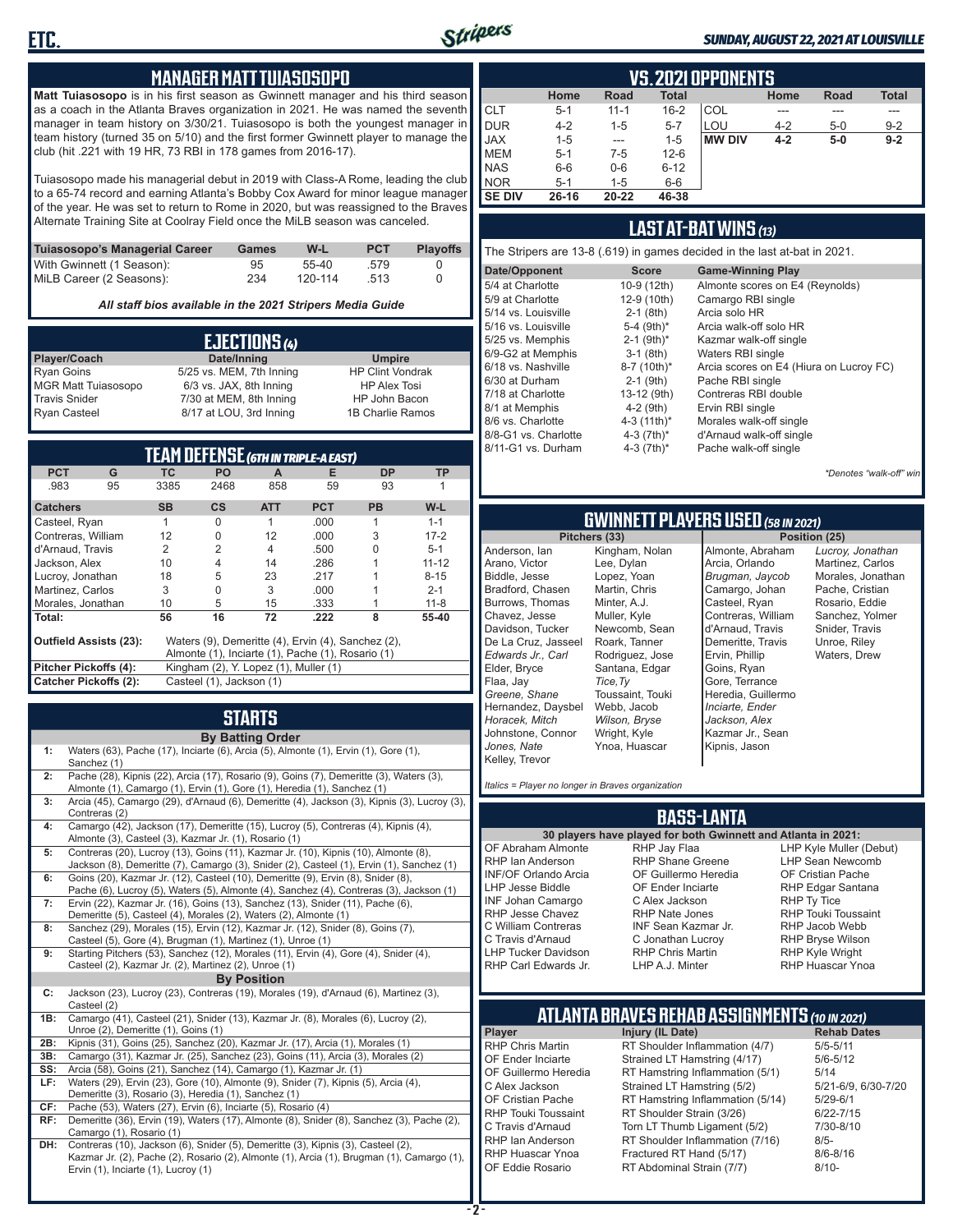# **STARTING PITCHER**



#### *SUNDAY, AUGUST 22, 2021 AT LOUISVILLE*

# **57 TANNER ROARK** *- RHP - 34 YRS - WILMINGTON, IL*

- **• Today's Start:** Makes his third spot start with Gwinnett today (0-0, 0.00 ERA, 0 ER in 5.0 IP, .071 BAA) in the finale of this six-game series at Louisville ... Also started on 7/17 at Charlotte (ND, 2.0 IP, 0 H, 0 R, 1 HB, 2 BB, 3 SO) and 7/25 vs. Norfolk (ND, 3.0 IP, 1 H, 0 R, 1 HB, 0 BB, 3 SO) ... Career as a Triple-A starter (with SYR and GWN), is 13-19 with a 4.14 ERA and .268 BAA in 39 games (1 CG).
- **• 2021 with GWN: In 11G (2 starts) since 7/4, is 3-0 with 1.31 ERA (3 ER in 20.2 IP), 1 SV, and .147 BAA (10 H, 6 BB, 20 SO)** ... **6/4-6/20:** Pitched 11.0 scoreless innings over 5G (8 H, 4 BB, 11 SO, .205 BAA) ... **7/13 at CLT:** Notched his first save since 2015 with WAS (2.0 IP, 3 H, 1 ER, 0 BB, 2 SO in 5-3 win).
- **• 2021 with ATL:** Contract selected on 6/24, but did not pitch before being optioned back to Gwinnett on 6/27.
- **• 2021 with TOR:** Was on Toronto's Opening Day roster, went 0-1 with a 6.43 ERA in 3G (1 start) ... Released by the Blue Jays on 5/3.
- **• Spring Training:** 2-1, 8.44 ERA, .295 BAA in 4 starts with Toronto.
- **• 2020:** Made 11 starts with the Blue Jays, going 2-3 with a 6.80 ERA and .309 BAA.
- **• 2019:** Went 10-10 with a 4.35 ERA and .275 BAA in 31 starts with CIN and OAK.
- **• Acquired:** MiLB FA (5/10/21) ... Originally Texas's 25th-round pick in 2008 out of the University of Illinois at Urbana-Champaign.
- **• MLB Career:** 76-68, 3.85 ERA, .254 BAA, 1 SV in 227G (184 starts) with WSH, CIN, OAK, TOR (2013-21) ... Pitched in 2014 and 2016 Postseasons with Nationals (0-1, 3.86 ERA in 3G, 1 start).

| <b>ROARK'S OVERALL STATS</b> |                |         |            |         |     |           |           |            |             |  |  |
|------------------------------|----------------|---------|------------|---------|-----|-----------|-----------|------------|-------------|--|--|
| Year                         | Team           | W-L     | <b>ERA</b> | G/GS    | HR  | <b>BB</b> | <b>SO</b> | <b>BAA</b> | <b>WHIP</b> |  |  |
| 2021                         | TORONTO (MLB)  | $0 - 1$ | 6.43       | 3/1     |     |           | 5         | 241        | 1 29        |  |  |
|                              | Gwinnett (AAA) | $4 - 1$ | 2.52       | 20/2    |     | 12        | 39        | .225       | 1.12        |  |  |
| MiLB Career:                 |                | $53-41$ | 3.70       | 185/100 | 56  | 210       | 608       | 254        | 1.26        |  |  |
| MLB Career:                  |                | 76-68   | 3.85       | 227/184 | 143 | 339       | 936       | 254        | 1.26        |  |  |

| <b>STRIPERS PITCHING BREAKDOWN</b>                 |     |  |                          |  |  |  |  |  |  |  |
|----------------------------------------------------|-----|--|--------------------------|--|--|--|--|--|--|--|
|                                                    | W-L |  | ERA IP R ER HR BB SO BAA |  |  |  |  |  |  |  |
| Starters: 22-26 4.88 407.2 235 221 58 165 402 .259 |     |  |                          |  |  |  |  |  |  |  |
| Relievers: 33-14 3.17 415.0 163 146 46 156 478 217 |     |  |                          |  |  |  |  |  |  |  |
| Total: 55-40 4.01 822.2 398 367 104 321 880 .238   |     |  |                          |  |  |  |  |  |  |  |
|                                                    |     |  |                          |  |  |  |  |  |  |  |

**Saves/Opp:** 22/35 (62.9%) **Holds:** 43 **IR/Scored:** 71/24 (33.8%)

| <b>PITCHING BY MONTH</b> |           |            |       |     |     |           |           |           |            |  |  |
|--------------------------|-----------|------------|-------|-----|-----|-----------|-----------|-----------|------------|--|--|
|                          | W-L       | <b>ERA</b> | IP    | R   | ER  | <b>HR</b> | <b>BB</b> | <b>SO</b> | <b>BAA</b> |  |  |
| May:                     | $14 - 10$ | 3.50       | 211.0 | 90  | 82  | 28        | 65        | 240       | .222       |  |  |
| June:                    | $9 - 16$  | 4.55       | 213.2 | 115 | 108 | 26        | 94        | 223       | .263       |  |  |
| July:                    | $17 - 11$ | 4.50       | 242.0 | 131 | 121 | 37        | 100       | 261       | .240       |  |  |
| August:                  | $15-3$    | 3.23       | 156.0 | 62  | 56  | 13        | 62        | 156       | .223       |  |  |
| September:               |           |            |       |     |     |           |           |           |            |  |  |

| <b>STRIPERS STARTING PITCHERS</b> (14 IN 2021) |           |            |           |          |         |                             |                            |                                                    |  |  |  |
|------------------------------------------------|-----------|------------|-----------|----------|---------|-----------------------------|----------------------------|----------------------------------------------------|--|--|--|
| <b>Pitcher</b>                                 | W-L       | <b>ERA</b> | <b>GS</b> | QS       |         | <b>Team W-L Run Support</b> | <b>Last Gwinnett Start</b> | <b>Final Line</b>                                  |  |  |  |
| Anderson, lan                                  | $0 - 0$   | 4.66       |           | 0        | $2 - 1$ | 2.00 RPG (6 Tot.)           | 8/17 at LOU (ND)           | 4.1 IP, 4 H, 0 R, 1 BB, 6 SO (76p/45s)             |  |  |  |
| Burrows, Thomas                                | $0 - 0$   | 0.00       |           | $\Omega$ | $1 - 0$ | 0.00 RPG (0 Tot.)           | 7/21-G1 vs. NOR (ND)       | 1.0 IP, 0 H, 1 R, 0 ER, 3 BB, 2 SO (32p/13s)       |  |  |  |
| Davidson, Tucker                               | $2 - 1$   | 0.90       | 3         | 3        | $2 - 1$ | 5.33 RPG (16 Tot.)          | 5/23 at NAS (L)            | 6.0 IP, 1 H, 1 R, 1 ER, 1 BB, 9 SO, 1 HR (82p/51s) |  |  |  |
| De La Cruz, Jasseel                            | $0 - 3$   | 7.02       | 15        | $\Omega$ | $8 - 7$ | 2.27 RPG (34 Tot.)          | 8/14 vs. DUR (L)           | 0.0 IP, 3 H, 3 R, 3 ER, 1 BB, 0 SO, 1 WP (19p/10s) |  |  |  |
| Elder, Bryce                                   | $1 - 0$   | 3.60       |           | $\Omega$ | $1 - 0$ | 8.00 RPG (8 Tot.)           | 8/20 at LOU (W)            | 5.0 IP, 3 H, 2 R, 2 ER, 3 BB, 6 SO, 1 HR (89p/50s) |  |  |  |
| Johnstone, Connor                              | $1-6$     | 7.16       | 11        | $\Omega$ | $4 - 7$ | 1.82 RPG (20 Tot.)          | 7/31 at MEM (ND)           | 2.0 IP, 1 H, 0 R, 0 BB, 1 SO (27p/15s)             |  |  |  |
| Kingham, Nolan                                 | $0 - 4$   | 8.89       | 6         | $\Omega$ | $2 - 4$ | 1.33 RPG (8 Tot.)           | 8/15 vs. DUR (L)           | 5.0 IP, 9 H, 6 R, 6 ER, 2 BB, 3 SO, 1 HR (93p/56s) |  |  |  |
| Muller, Kyle                                   | $3-2$     | 3.42       | 10        | 3        | $8 - 2$ | 4.20 RPG (42 Tot.)          | 8/18 at LOU (W)            | 6.0 IP, 1 H, 1 R, 0 ER, 3 BB, 4 SO (89p/54s)       |  |  |  |
| Roark, Tanner                                  | $0 - 0$   | 0.00       | 2         | $\Omega$ | $2 - 0$ | 4.00 RPG (8 Tot.)           | 7/25 vs. NOR (ND)          | 3.0 IP, 1 H, 0 R, 0 BB, 3 SO, 1 HBP (32p/23s)      |  |  |  |
| Rodriguez, Jose                                | $4 - 3$   | 6.29       | 11        | $\Omega$ | $6-5$   | 3.09 RPG (34 Tot.)          | 8/21 at LOU (W)            | 6.0 IP, 6 H, 4 R, 4 ER, 2 BB, 3 SO, 1 HR (90p/62s) |  |  |  |
| Toussaint. Touki                               | $2 - 1$   | 4.32       | 4         | 2        | $2 - 2$ | 3.50 RPG (14 Tot.)          | 7/13 at CLT (W)            | 6.0 IP, 3 H, 2 R, 2 ER, 3 BB, 7 SO, 1 HR (89p/54s) |  |  |  |
| Wilson, Bryse                                  | $4 - 2$   | 4.47       | 9         | 3        | $6 - 3$ | 3.00 RPG (27 Tot.)          | 7/7 vs. NAS (ND)           | 5.0 IP, 8 H, 5 R, 5 ER, 2 BB, 2 SO, 2 HR (81p/50s) |  |  |  |
| Wright, Kyle                                   | $5 - 4$   | 3.46       | 17        | 6        | $9 - 8$ | 2.35 RPG (40 Tot.)          | 8/19 at LOU (W)            | 7.0 IP, 6 H, 1 R, 1 ER, 1 BB, 5 SO (86p/57s)       |  |  |  |
| Ynoa, Huascar                                  | $0 - 0$   | 4.32       | 2         | $\Omega$ | $2 - 0$ | 2.50 RPG (5 Tot.)           | 8/11-G2 vs. DUR (ND)       | 4.2 IP, 4 H, 3 R, 3 ER, 4 BB, 7 SO, 1 WP (83p/51s) |  |  |  |
| Total:                                         | $22 - 26$ | 4.88       | 95        | 17       | 55-40   | 2.76 RPG (262 Tot.)         |                            |                                                    |  |  |  |

| RELIEF SUMMARY (CURRENT STRIPERS ONLY, GWINNETT STATS ONLY) |         |            |    |    |                          |        |              |                    |                                                           |                         |  |
|-------------------------------------------------------------|---------|------------|----|----|--------------------------|--------|--------------|--------------------|-----------------------------------------------------------|-------------------------|--|
| <b>Pitcher</b>                                              | W-L     | <b>ERA</b> | G  | GF | <b>HLD</b>               | SV/OPP | <b>IR/RS</b> | <b>Last Outing</b> | <b>Last Final Line</b>                                    | <b>Scoreless Streak</b> |  |
| Arano, Victor                                               | 1-1     | 3.08       | 25 | 8  | 4                        | 2/4    | 3/0          | 8/20 at LOU        | 1.0 IP, 2 H, 0 R, 1 BB, 1 SO (23p/15s)                    | 2G (2.0 IP)             |  |
| Biddle, Jesse (L)                                           | $0 - 1$ | l.54       | 23 |    | 6                        | 0/1    | 9/3          | 8/21 at LOU        | Hold, 1.0 IP, 1 H, 0 R, 0 BB, 0 SO (8p/8s)                | 8G (8.2 IP)             |  |
| Bradford, Chasen                                            | $4 - 0$ | 4.14       | 29 | 4  | 6                        | 0/1    | 2/2          | 8/21 at LOU        | 1.0 IP, 2 H, 0 R, 0 BB, 1 SO (12p/10s)                    | 2G (2.0 IP)             |  |
| Burrows, Thomas (L)                                         | $3-0$   | 2.36       | 25 |    | 3                        | 0/0    | 18/6         | 8/17 at LOU        | Win, 1.2 IP, 1 H, 0 R, 1 BB, 1 SO (32p/19s)               | 6G (8.0 IP)             |  |
| De La Cruz, Jasseel                                         | $1 - 0$ | .93        |    |    |                          | 0/0    | 0/0          | 7/10 vs. NAS       | 3.0 IP, 0 H, 0 R, 3 BB, 3 SO (49p/28s)                    | 2G (4.0 IP)             |  |
| Flaa, Jay                                                   | $1 - 1$ | 5.48       | 22 |    |                          | 1/1    | 2/0          | 8/17 at LOU        | 1.0 IP, 1 H, 2 R, 2 ER, 1 BB, 1 SO, 1 HR (21p/13s)        | -1G                     |  |
| Johnstone, Connor                                           | $2 - 0$ | 2.49       | 14 |    | $\overline{\phantom{a}}$ | 0/0    | 9/5          | 8/20 at LOU        | 1.0 IP, 3 H, 2 R, 2 ER, 0 BB, 0 SO, 1 HR (21p/15s)        | $-2G$                   |  |
| Kelley, Trevor                                              | $2 - 2$ | .57        | 26 | 8  | 6                        | 0/2    | 7/2          | 8/18 at LOU        | Hold, 1.0 IP, 0 H, 0 R, 0 BB, 1 SO (13p/9s)               | 6G (5.0 IP)             |  |
| Lee, Dylan (L)                                              | $3 - 1$ | 1.72       | 27 |    | 6                        | 1/2    | 6/0          | 8/18 at LOU        | Save, 1.0 IP, 0 H, 0 R, 0 BB, 1 SO (9p/8s)                | 6G (7.1 IP)             |  |
| Lopez, Yoan                                                 | $3-2$   | 3.04       | 23 | 6  | 4                        | 1/2    | 4/2          | 8/21 at LOU        | 1.0 IP, 0 H, 0 R, 0 BB, 1 SO (8p/6s)                      | 2G (2.0 IP)             |  |
| Newcomb, Sean (L)                                           | $2 - 0$ | 2.25       | 11 | 9  | $\overline{\phantom{a}}$ | 3/3    | 0/0          | 8/17 at LOU        | Save, 1.0 IP, 0 H, 0 R, 0 BB, 2 SO (17p/11s)              | 4G (5.0 IP)             |  |
| Roark, Tanner                                               | $4 - 1$ | 2.88       | 18 |    |                          | 1/2    | 0/0          | 8/19 at LOU        | 2.0 IP, 0 H, 0 R, 0 BB, 1 SO (20p/13s)                    | 4G (6.2 IP)             |  |
| Rodriguez, Jose                                             | $0 - 0$ | 3.60       |    |    |                          | 0/0    | 0/0          | 5/26 vs. MEM       | 1.0 IP, 2 H, 1 R, 1 ER, 0 BB, 1 SO, 1 HR (13p/10s)        | $-2G$                   |  |
| Webb, Jacob                                                 | 1-1     | 2.53       | 21 | 17 |                          | 5/5    | 0/0          | 8/20 at LOU        | I H, 1 R, 1 ER, 0 BB, 1 SO, 1 HR (13p/10s)<br>1.0 IP. $1$ | -1G                     |  |

# **54 VICTOR ARANO** *- RHP - 26 YRS - COSAMALOAPAN, MEXICO*

- **• 2021 with GWN: Is 1-0 with 0.93 ERA (1 ER in 9.2 IP), 1 SV, and .182 BAA (6 H, 4 BB, 15 SO) in 9G since 7/15** ... **5/14 vs. LOU:** Earned GWN's first save of 2021 (1.0 IP, 1 H) ... **8/1 at MEM:** Earned first win (2.0 IP, 2 H, 0 R, 1 SO in 4-2 win).
- **• 2021 with ATL:** Recalled on 5/8, but did not pitch ... Optioned on 5/10 ... DFA'd and outrighted to Gwinnett on 6/6.
- **• 2020:** Was a member of Philadelphia's 60-man player pool, but spent the entire year at the Alternate Site in Lehigh Valley ... DFA'd by the Phillies on 1/18.
- **• 2019:** Limited to just 6G with Triple-A Lehigh Valley (2-0, 0.00 ERA in 3G) and Philadelphia (1-0, 3.86 ERA in 3G) ... Was on injured list from 4/20-end of season (right elbow inflammation).
- **• Acquired:** Claimed off waivers from Philadelphia (1/22/21) ... Originally signed by the Los Angeles Dodgers as a non-drafted free agent (4/4/13).
- **• MLB Career:** 3-2, 2.65 ERA, .224 BAA, 3 SV in 73G with Philadelphia (2017-19).

### **48 JESSE BIDDLE** *- LHP - 29 YRS - PHILADELPHIA, PA*

- **• 2021 with GWN: Is 0-0 with 0.60 ERA (1 ER in 15.0 IP) and .236 BAA (13 H, 9 BB, 29 SO) in 15G since 6/23**.
- **• 2021 with ATL:** Had his contract selected on 4/17, pitched in 8G with the Braves (0-0, 8.44 ERA, 10 ER in 10.2 IP) ... DFA'd on 5/17, outrighted to Gwinnett on 5/19.
- **• Spring Training:** 0-0, 3.00 ERA, .257 BAA, 2 SV in 9G with Cincinnati ... Released on 3/26 after re-signing as MiLB FA on 12/11/20.
- **• 2020:** Opened the year at Cincinnati's Alternate Training Site ... Contract selected on 8/25 (0-0, 0.00 ERA, 0 ER in 0.2 IP in 1G) ... Placed on 10-day injured list on 8/29 (left shoulder impingement) and missed the remainder of the year.
- **• Acquired:** MiLB FA (4/2/21) ... Originally Philadelphia's 1st-round pick (27th overall) in 2010 out of Germantown Friends High School (Philadelphia, PA).
- **• MLB Career:** 6-2, 5.07 ERA, .261 BAA, 1 SV in 99G with ATL (2018-19, 2021), SEA (2019), TEX (2019), CIN (2020).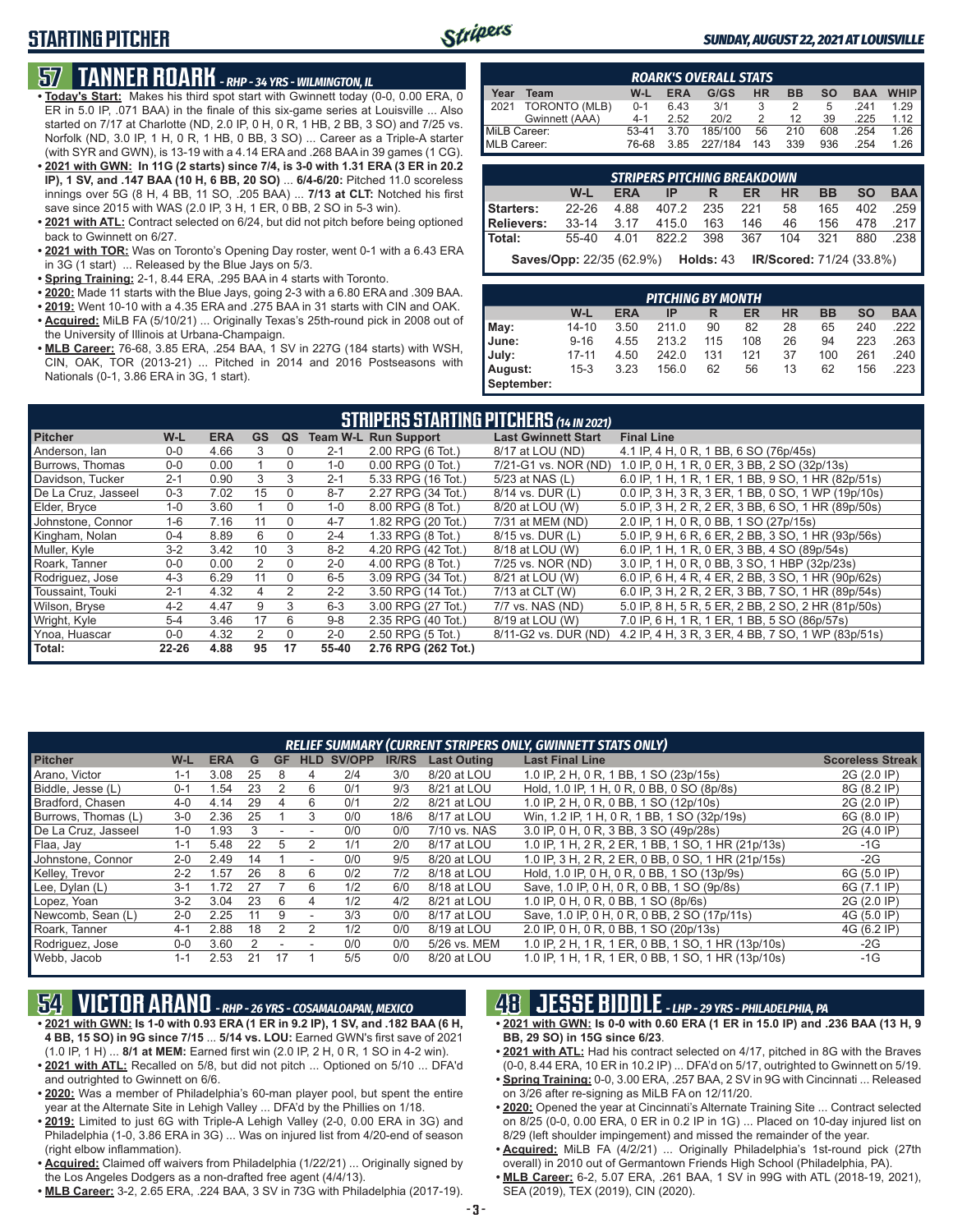### **28 CHASEN BRADFORD** *- RHP - 32 YRS - LAS VEGAS, NV*

- **• 2021 with GWN: All 4 of his wins (4-0) have been 2.0-IP outings:** 5/15 vs. LOU (1 H, 0 R, 2 SO), 6/16 vs. NAS (3 H, 1 ER, 3 SO), 6/24 at NOR (0 H, 0 R, 1 BB, 3 SO), and 7/31 at MEM (2.0 IP, 1 H, 1 ER, 1 SO) ... **5/7-6/13:** Posted team-best 16.0-IP scoreless streak over 10G (6 H, 3 BB, 12 SO).
- **• 2020:** Re-signed by Seattle to an MiLB deal on 1/15, but was not included on the Mariners' 60-man player pool ... Did not play.
- **• 2019:** Split time between Seattle (0-0, 4.86 ERA, 1 SV in 12G) and Triple-A Tacoma (0-0, 6.75 ERA, 1 SV in 5G).
- **• Acquired:** MiLB FA (3/15/21) ... Originally the New York Mets' 35th round pick in 2011 out of the University of Central Florida.
- **• MLB Career:** 7-0, 3.89 ERA, .253 BAA, 1 SV in 86G with NYM, SEA (2017-19).

### **49 THOMAS BURROWS** *- LHP - 26 YRS - FLORENCE, AL*

- **• 2021 with GWN: Is 2-0 with 0.84 ERA (2 ER in 21.1 IP) and .139 BAA (10 H, 15 BB, 31 SO) in 16G (1 start) since 6/20** ... **6/20-7/2:** Struck out 12 over 7.0 scoreless IP (3 H, 1 BB) in 5G ... **7/15 at CLT:** Improved to 2-0 (1.0 IP, 0 H, 0 R, 0 BB, 1 SO) in 11-10 win ... **7/21-G2 vs. NOR:** Made the first start of his pro career (ND, 1.0 IP, 0 H, 1 R, 0 ER, 3 BB, 2 SO) ... **8/17 at LOU:** Improved to 3-0 (1.2 IP, 1 H, 0 R, 1 BB, 1 SO) in 4-2 win.
- **• 2020:** Was an NRI to Spring Training, but not included on 60-man player pool.
- **• 2019:** Went 2-4 with a 4.42 ERA, .221 BAA, and 7 saves (7-for-9) in 43G between Double-A Mississippi and Gwinnett ... Stranded 16 of 17 inherited runners with the Stripers (94.1%) ... Won Atlanta's Bill Lucas Award for community service.
- **• Acquired:** Via trade with Seattle (1/11/17) ... Originally the Mariners' 4th-round pick in 2016 out of the University of Alabama.

# **45 JAY FLAA** *- RHP - 29 YRS - BISMARCK, ND*

- **• 2021 with GWN: 5/13-6/24:** Did not allow an ER over his first 10G (1 R in 11.0 IP, 7 H, 9 BB, 15 SO, .171 BAA) ... **7/18 at CLT:** Earned his first save with GWN, tossing 1.0 IP (1 H, 1 ER, 0 BB, 2 SO) in a come-from-behind 13-12 victory ... **8/3 vs. CLT:** Earned first win with GWN (1.0 IP, 1 H, 0 R, 1 BB, 1 SO in 4-2 win).
- **• 2021 with ATL:** From 5/23-5/30, went 0-0 with a 27.00 ERA (4 ER in 1.1 IP) in 1G Outrighted to Gwinnett on 7/13.
- **• 2021 with BAL:** Selected by Baltimore on 4/26 and made his MLB debut on 4/27 vs. the NY Yankees (1.1 IP, 2 BB, 1 SO, struck out Aaron Judge) ... Optioned on 4/28, appeared in 1G with Triple-A Norfolk (0-0, 16.20) ... DFA'd on 5/8.
- **• Spring Training:** 0-0, 3.38 ERA, .200 BAA, 0 SV in 3G with Baltimore.
- **• 2020:** Was not on Baltimore's 60-man player pool, did not play.
- **• 2019:** Went 2-5 with a 4.69 ERA, .256 BAA, and 5 SV in 40G (3 starts) between Double-A Bowie and Norfolk (2-3, 5.24 ERA, 4 SV in 29G during Triple-A debut).
- **• Acquired:** Claimed off waivers from Baltimore (5/11/21) ... Originally the Orioles' 6th-round pick in 2015 out of North Dakota State University (Fargo, ND).
- **• MLB Career:** 0-0, 13.50 ERA, .300 BAA in 2G with Baltimore, Atlanta (2021).

# **51 CONNOR JOHNSTONE** *- RHP - 26 YRS - SAN DIEGO, CA*

- **• 2021 with GWN: Is 2-0 with 2.49 ERA and .171 BAA in 14G in relief** (1-6, 7.16 ERA, .313 BAA in 11 starts) ... **5/4-5/8:** Threw 8.0 scoreless IP over his first 2 outings, including a 5.0-inning spot start (win, 1 H, 0 BB, 5 SO) on 5/8 at CLT ... **7/15-8/5:** Went 2-0 with 1.59 ERA (2 ER in 11.1 IP) and .158 BAA in 8G (1GS).
- **• Spring Training:** 0-1, 4.76 ERA, .273 BAA, 1 SV in 6G with Atlanta (NRI).
- **• 2020:** Was an NRI to Braves Spring Training, but not on 60-man player pool.
- **• 2019:** With Double-A Mississippi and Gwinnett, went 7-4 with a 4.24 ERA, .296 BAA, and 1 SV in 35G (7 starts) ... His 7 wins ranked T-8th in the Braves org.
- **• Acquired:** Braves 21st-round pick in 2017 out of Wake Forest University.
- **• Local Product:** Played baseball at Roswell High School (Roswell, GA).

# **43 TREVOR KELLEY** *- RHP - 27 YRS - PROVIDENCE, RI*

- **• 2021 with GWN: Is 2-0 with 0.00 ERA (1 R, 0 ER in 12.0 IP) and .125 BAA (5 H, 5 BB, 18 SO) over 12G since 7/11** ... **5/12-6/27:** Allowed runs in just 2 of 13G for a 1.72 ERA (3 ER in 15.2 IP, 13 H, 6 BB, 15 SO, .241 BAA).
- **• Spring Training:** Did not pitch in Chicago Cubs' MLB camp ... Released on 4/23. **• 2020:** Pitched in 4G with Philadelphia, going 0-0 with a 10.80 ERA ... Outrighted on 8/14 and spent the rest of the season at the Phillies Alternate Site.
- **• 2019:** In 52G with Triple-A Pawtucket, went 5-5 with a 1.79 ERA, .216 BAA, and 12 SV ... Was an International League Midseason and Postseason All-Star and a *Baseball America* Triple-A All-Star ... Led IL in appearances and was T-1st in saves ... Made MLB debut on 7/2 at Toronto and logged 10G with Boston (0-3, 8.64 ERA).
- **• Acquired:** MiLB FA (4/28/21) ... Originally Boston's 36th-round pick in 2015 out of the University of North Carolina at Chapel Hill.
- **• MLB Career:** 0-3, 9.26 ERA, .347 BAA, 0 SV in 14G with BOS (2019), PHI (2020).

# **58 DYLAN LEE** *- LHP - 27 YRS - DINUBA, CA*

- **• 2021 with GWN: Is 1-1 with 0.00 ERA (1 R, 0 ER in 11.2 IP), 1 SV, and .128 BAA (5 H, 2 BB, 12 SO) in 10G since 7/18** ... **5/4 at CLT:** Earned the win in his Stripers' debut (2.0 IP, 1 H, 1 R, 0 ER, 0 BB, 3 SO in 10-9 win in 12 innings) ... **6/11 at MEM:** Recorded his first pro hit, a double (1-for-2, R) ... **5/26-7/9:** Had a 1.65 ERA (3 ER in 16.1 IP, 9 H, 2 BB, 12 SO) and .161 BAA over 12G ... **8/18 at LOU:** Earned his first save with the Stripers (1.0 IP, 0 H, 0 R, 0 BB, 1 SO in 4-1 win).
- **• Spring Training:** 0-0, 0.00 ERA, 0 SV in 2G with Miami ... Released on 3/29.
- **• 2020:** Was a non-roster invite to Marlins Spring Training, but was not on Miami's 60-man player pool ... Did not play.
- **• 2019:** Logged 45G between Double-A Jacksonville (0-3, 1.91 ERA, .176 BAA, 13 SV in 32G) and Triple-A New Orleans (1-3, 4.71 ERA, .329 BAA, 0 SV in 13G).
- **• Acquired:** MiLB FA (4/15/21) ... Originally Miami's 10th-round pick in 2016 out of Cal State Fresno.

### **55 YOAN LOPEZ** *- RHP - 28 YRS - NUEVA GERONA, CUBA*

- **• 2021 with GWN: Is 1-0 with 0.82 ERA (1 ER in 11.0 IP) and .162 BAA (6 H, 4 BB, 13 SO) in 10G since 7/18** ... Has a pair of wins in extra innings, 6/9-G2 at MEM (1.0 IP, 1 H, 0 R in 3-1 win in 8 innings) and 6/18 vs. NAS (1.0 IP, 2 H, 1 R, 0 ER, 1 SO in 8-7 win in 10 innings) ... **8/11-G2 vs. DUR:** Tallied his first save with the Stripers (1.0 IP, H, 0 R, 3 BB, 2 SO), leaving bases loaded in 5-3 win.
- **• 2021 with ARI:** Began the season on Arizona's Opening Day roster ... In 2 stints, went 0-0 with a 6.57 ERA (9 ER in 12.1 IP) and 0 SV (0-for-3) in 13G ... DFA'd on 5/20, traded to Atlanta on 5/22 and optioned to Gwinnett.
- **• Spring Training:** 1-0, 4.91 ERA, .214 BAA, 0 SV in 8G with Arizona.
- **• 2020:** In 20G with Arizona, went 0-1 with a 5.95 ERA, .269 BAA, and 2 holds.
- **• 2019:** Set MLB career highs in G (70) and holds (21), going 2-7 with a 3.41 ERA, .232 BAA, and 1 SV (1-for-4) with the D-backs.
- **• Acquired:** Via trade with Arizona in exchange for CF Deivi Estrada (5/22/21) ... Originally signed by the D-backs as a NDFA out of Cuba (1/16/15).
- **• MLB Career:** 2-8, 4.25 ERA, .252 BAA, 1 SV in 113G with Arizona (2018-21).

### **34 SEAN NEWCOMB** *- LHP - 28 YRS - BROCKTON, MA*

- **• 2021 with GWN: Is 3-for-3 in saves, posting 0.00 ERA (0 R in 3.0 IP, 1 H, 1 HB, 0 BB, 5 SO) in those outings** ... **5/6-7/3:** Struck out 8 over 3.0 scoreless IP (1 H, 1 BB) in 3G ... **7/16 at CLT:** Struck out the side in 9th for his first career save with GWN (1.0 IP, 0 H, 0 R, 1 HB) ... **8/6 vs. CLT:** Struck out 4 over 2.0 IP (2 H, 0 R) in 10th and 11th for the win in 4-3 victory ... **8/12 vs. DUR:** Finished off 6-hit shutout with 2nd save (1.0 IP, 1 H, 0 R).
- **• Gwinnett Career:** 7-4, 2.69 ERA, 3 SV, .206 BAA in 26G (14GS) since 2017.
- **• 2021 with ATL:** In 26G in relief, is 2-0 with a 5.68 ERA, .250 BAA, and 1 SV ... Has been optioned to Gwinnett 3 times (5/5, 6/30, 7/31).
- **• 2020:** Made just 4 starts with the Braves (0-2, 11.20 ERA) ... Spent most of the year at the Alternate Training Site at Coolray Field.
- **• Acquired:** Via trade with the Los Angeles Angels in exchange for SS Andrelton Simmons (11/12/15) ... Originally the Angels' 1st-round pick (15th overall) in 2014 out of the University of Hartford (West Hartford, CT).
- **• MLB Career:** 24-23, 4.27 ERA, .243 BAA, 2 SV in 135G (57GS) with Atlanta (2017-21) ... In 6G during the 2018-19 Postseasons, went 1-0 with a 1.08 ERA.

# **71 JACOB WEBB** *- RHP - 28 YRS - RIVERSIDE, CA*

- **• 2021 with GWN:** I**s 5-for-5 in saves, posting 3.60 ERA (2 ER in 5.0 IP, 4 H, 1 BB, 7 SO, 1 HB) in those outings** ... **5/26-6/9:** Struck out 5 over 5.0 IP (0 R, 2 H, 0 BB) in 5G ... **7/17-8/8:** Pitched 8.0 scoreless innings over 8G, going 1-0 with a .103 BAA (3 H, 2 BB, 11 SO) and 2 saves (2-for-2).
- **• 2021 with ATL:** Recalled 5 times (4/7, 4/10, 6/5, 6/17, 8/13) ... In 20G with the Braves, is 1-2 with a 4.29 ERA (10 ER in 21.0 IP) and a .299 BAA.
- **• Spring Training:** 1-0, 2.57 ERA, .222 BAA, 2 HLD in 7G with Atlanta ... Optioned to the Alternate Training Site in Gwinnett on 3/25.
- **• 2020:** Assigned to the Alternate Training Site on 7/19, but missed over a month with a right shoulder strain (placed on 60-day injured list on 7/20) ... Activated on 9/8 and went 0-0 with a 0.00 ERA (0 ER in 10.0 IP) and .200 BAA in 8G ... Made his MLB Postseason debut, going 0-0 with a 9.00 ERA (3 ER in 3.0 IP) in 3G.
- **• 2019:** Made his MLB debut with Atlanta, going 4-0 with a 1.39 ERA (5 ER in 32.1 IP), .205 BAA, 9 holds, and 2 saves (2-for-4) in 36G ... Also logged 10G with Gwinnett (0-1, 6.97 ERA, .225 BAA, 1 SV).
- **• Acquired:** Braves' 18th-round pick in 2014 out of Tabor College (Hillsboro, KS).
- **• MLB Career:** 5-2, 2.13 ERA, .238 BAA, 2 SV in 64G with Atlanta (2019-21).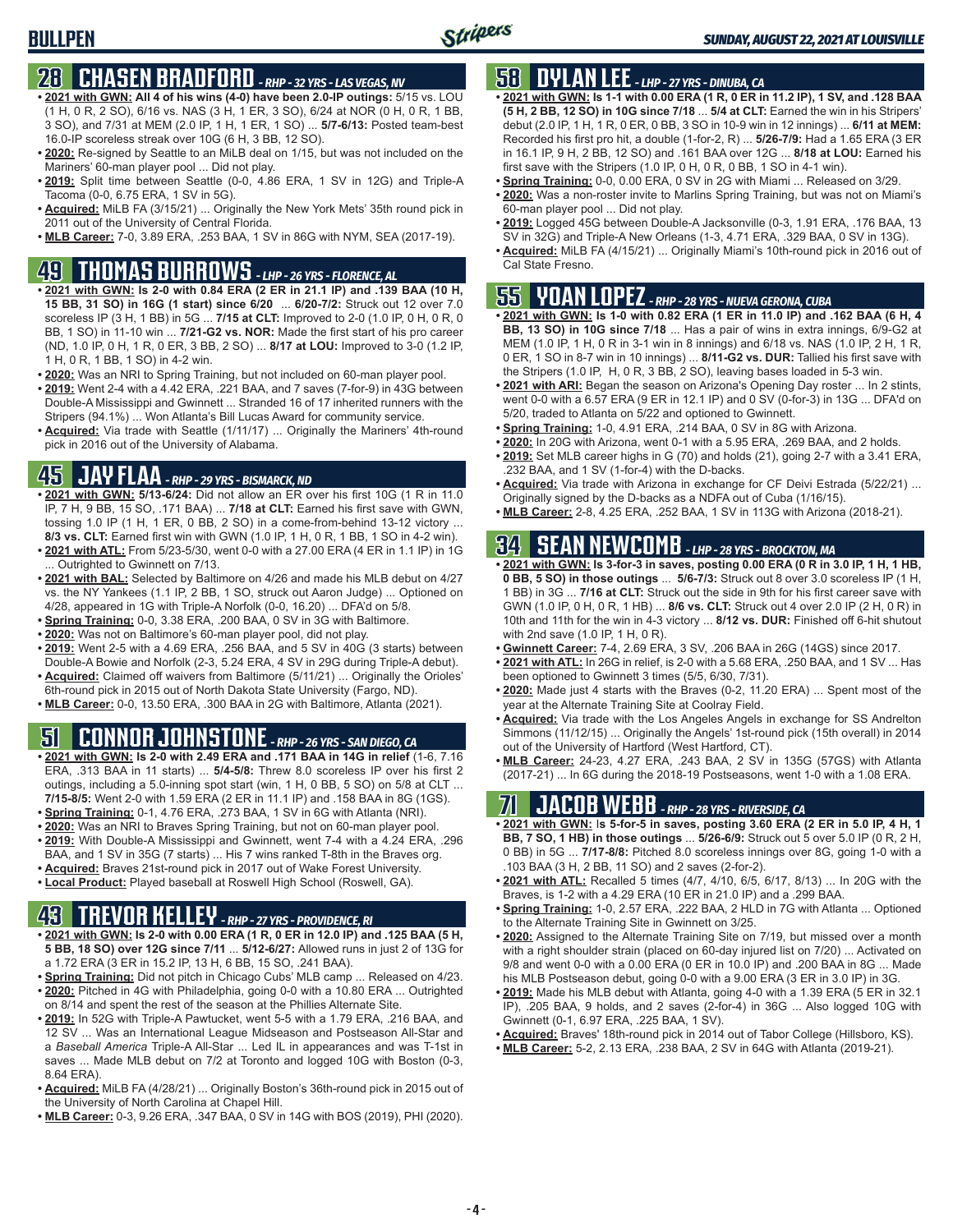| <b>OFFENSE</b> |                              |                                                                                          | Stripers |                               |  |  |  |  | SUNDAY, AUGUST 22, 2021 AT LOUISVILLE |
|----------------|------------------------------|------------------------------------------------------------------------------------------|----------|-------------------------------|--|--|--|--|---------------------------------------|
| TOTAL:         | .252, 131 HR, .770 OPS RISP: | 268, 40 HR, 828 OPS RUNS/INNING: 1 2 3 4 5 6 7 8 9 X TOT                                 |          |                               |  |  |  |  |                                       |
| Vs. LHP:       |                              | 253, 49 HR, 788 OPS RISP/20: 261, 19 HR, 815 OPS Stripers: 71 51 48 52 61 51 61 57 39 13 |          |                               |  |  |  |  | 504 l                                 |
|                |                              | Vs. RHP: 251, 82 HR, 760 OPS LOADED: 322, 8 HR, 1.026 OPS Opponents:                     |          | 65 47 50 49 40 47 38 27 21 14 |  |  |  |  | 398 I                                 |

|            | <b>HOME RUNS</b><br><b>MULTI-GAMES</b> |                |                |                          |                         |                |                |                        |                                                 |                |                |                |
|------------|----------------------------------------|----------------|----------------|--------------------------|-------------------------|----------------|----------------|------------------------|-------------------------------------------------|----------------|----------------|----------------|
| Player     | 1R                                     | 2R             | 3R             | <b>GS</b>                | Tot.                    |                |                | Off LH Off RH Team W-L | Last HR with Gwinnett (Regular Season)          | <b>Hit</b>     | <b>RBI</b>     | <b>HR</b>      |
| Almonte    | $\mathfrak{p}$                         |                |                |                          | 3                       |                | 2              | $3-0$                  | 5/30/21 vs. MEM, 1R (RH Connor Jones)           | 8              | 5              |                |
| Arcia      | 12                                     | 5              | ۰              | ۰                        | 17                      |                | 10             | $10 - 4$               | 8/17/21 at LOU, 1R (RH Hunter Greene)           | 20             | 10             | $\overline{2}$ |
| Brugman    |                                        |                |                |                          |                         |                |                | $0 - 0$                |                                                 |                | $\overline{a}$ |                |
| Camargo    | 5                                      | 6              | 2              |                          | 13                      | 5              | 8              | $9 - 3$                | 8/20/21 at LOU, 2R (RH Riley O'Brien)           | 22             | 12             | $\mathbf{1}$   |
| Casteel    | $\sim$                                 | 3              |                |                          | 4                       | $\overline{2}$ | 2              | $3 - 1$                | 8/8/21-G2 vs. CLT, 2R (RH Jimmy Lambert)        | 6              | 6              | ٠              |
| Contreras  | 4                                      | 3              |                |                          | 8                       |                | $\overline{7}$ | $7 - 1$                | 7/29/21 at MEM, 2R (RH Angel Rondon)            | 8              | $\overline{7}$ |                |
| d'Arnaud   |                                        |                |                |                          |                         |                |                | $0 - 0$                |                                                 |                | ۰              |                |
| Demeritte  | 8                                      | 3              |                | 3                        | 15                      | $\overline{7}$ | 8              | $13 - 2$               | 8/21/21 at LOU, 3R (LH Reiver Sanmartin)        | 12             | 10             |                |
| Ervin      | 3                                      | $\overline{2}$ |                | ٠                        | 6                       | 4              | $\overline{2}$ | $4 - 2$                | 7/14/21 at CLT, 1R (LH Hunter Schryver)         | $\overline{7}$ | $\overline{7}$ |                |
| Goins      | 3                                      | $\overline{2}$ |                | ٠                        | 5                       |                | 4              | $4 - 1$                | 8/17/21 at LOU, 1R (RH Hunter Greene)           | 13             | $\overline{7}$ | ٠              |
| Gore       |                                        |                | ٠              |                          |                         |                |                | $0 - 0$                |                                                 | 3              | $\overline{a}$ |                |
| Heredia    |                                        |                | ٠              |                          |                         |                |                | $0 - 0$                | ---                                             | ٠              | ٠              | $\sim$         |
| Inciarte   |                                        |                |                |                          |                         |                |                | $0 - 0$                |                                                 |                |                |                |
| Jackson    | 4                                      | 4              |                | $\overline{2}$           | 11                      | 8              | 3              | $5 - 2$                | 7/28/21, 1R (LH Matthew Liberatore), 2nd of Gm. | 11             | 10             | 3              |
| Kazmar Jr. | 5                                      | $\overline{2}$ |                | ٠                        | 8                       | $\overline{2}$ | 6              | $5-3$                  | 8/8/21-G1 vs. CLT, 1R (RH Ryan Burr)            | $\overline{7}$ | 6              |                |
| Kipnis     | 3                                      | $\overline{2}$ |                | $\overline{\phantom{a}}$ | 6                       |                | 6              | $5 - 1$                | 8/20/21 at LOU, 1R (RH Riley O'Brien)           | 11             | $\overline{7}$ |                |
| Lucrov     |                                        | ٠              |                | ٠                        | $\overline{2}$          |                | $\overline{2}$ | $1 - 1$                | 6/10/21 at MEM, 3R (RH Grant Black)             | $\overline{4}$ | 3              | ٠              |
| Martinez   |                                        |                |                |                          |                         |                |                | $0 - 0$                |                                                 | $\overline{2}$ | $\overline{A}$ |                |
| Morales    |                                        |                |                |                          | $\overline{2}$          |                |                | $2 - 0$                | 8/20/21 at LOU, 1R (LH Phillip Diehl)           | $\overline{2}$ | $\overline{2}$ |                |
| Pache      | $\overline{ }$                         |                |                |                          | 9                       | 3              | 6              | $6 - 2$                | 8/11/21-G2 vs. DUR, 1R (RH Chris Ellis)         | 14             | $\overline{7}$ | 1              |
| Rosario    |                                        |                |                |                          | $\overline{2}$          |                | 2              | $2 - 0$                | 8/20/21 at LOU, 3R (RH Carson Fulmer)           | $\overline{ }$ | $\overline{4}$ |                |
| Sanchez    | 5                                      | $\overline{2}$ |                | ۰                        | 8                       | 4              | 4              | $5 - 2$                | 8/20/21 at LOU, 1R (LH Phillip Diehl)           | 9              | 6              | $\overline{1}$ |
| Snider     | $\overline{2}$                         |                |                | $\sim$                   | $\overline{\mathbf{4}}$ |                | 4              | $4 - 0$                | 8/21/21 at LOU, 3R (RH Tim Adleman)             | 3              | $\overline{4}$ | ÷.             |
| Unroe      |                                        |                | ۰              |                          |                         |                |                | $0 - 0$                | 7/19/19 vs. ROC, 1R (RH Drew Hutchison)         | ۰              | ۰              |                |
| Waters     | 4                                      | $\overline{2}$ | $\overline{2}$ |                          | 8                       | 4              | 4              | $4 - 3$                | 7/24/21 vs. NOR, 1R (RH Eric Hanhold)           | 18             | $\overline{7}$ |                |
| Total:     | 69                                     | 38             | 16             | 8                        | 131                     |                |                |                        |                                                 |                |                |                |

|                                                               |                                       |    | <b>HOME RUN VARIANTS</b> |    |           |                                   |           |               | <b>PINCH HITTERS</b> |            |                                        |                     |                 |                                        |                |              |                                              |             |
|---------------------------------------------------------------|---------------------------------------|----|--------------------------|----|-----------|-----------------------------------|-----------|---------------|----------------------|------------|----------------------------------------|---------------------|-----------------|----------------------------------------|----------------|--------------|----------------------------------------------|-------------|
| Back-to-Back Homers (4x):                                     |                                       |    |                          |    |           |                                   |           |               |                      |            | Player                                 | AVG.                | AB              | н                                      | 2B             | 3B           | <b>HR</b>                                    | <b>RBI</b>  |
| Almonte (GS) / Snider, 5/7 at CLT (1st Inning)                |                                       |    |                          |    |           |                                   |           |               |                      |            | Almonte                                | 1.000               |                 | 1                                      | 0              | $\Omega$     | $\mathbf 0$                                  | 2           |
| Jackson (2R) / Contreras, 7/14 at CLT (1st Inning)            |                                       |    |                          |    |           |                                   |           |               |                      |            | Arcia                                  | $---$               | 0               | $\mathbf 0$                            | $\overline{0}$ | $\mathbf{0}$ | $\mathbf 0$                                  | 0           |
| Pache (1R) / Arcia, 8/11-G2 vs. DUR (1st Inning)              |                                       |    |                          |    |           |                                   |           |               |                      |            | Casteel                                | .136                | $\overline{22}$ | $\overline{3}$                         | $\overline{1}$ | $\mathbf{0}$ | $\mathbf{1}$                                 | 4           |
| Camargo (2R) / Kipnis, 8/20 at LOU (3rd Inning)               |                                       |    |                          |    |           |                                   |           |               |                      |            | Contreras                              | .500                | $\overline{2}$  | $\mathbf{1}$                           | $\Omega$       | $\mathbf{0}$ | $\mathbf 0$                                  | 0           |
|                                                               |                                       |    |                          |    |           |                                   |           |               |                      |            | Demeritte                              | .333                | 6               | $\overline{2}$                         | 1              | $\mathbf{0}$ | $\overline{1}$                               | 1           |
| Back-to-Back-to-Back Homers (1x):                             |                                       |    |                          |    |           |                                   |           |               |                      |            | Ervin                                  | .200                | 10              | $\overline{2}$                         | $\Omega$       | $\Omega$     | 1                                            | 4           |
| Arcia (2R) / Camargo / Demeritte, 5/8 at CLT (6th Inning)     |                                       |    |                          |    |           |                                   |           |               |                      |            | Goins                                  | .000                | $\overline{2}$  | $\Omega$                               | $\Omega$       | $\Omega$     | $\Omega$                                     | 0           |
| Pinch-Hit Homers (4x):                                        |                                       |    |                          |    |           |                                   |           |               |                      |            | Gore                                   | .200                | 5               | $\mathbf{1}$                           | $\Omega$       | $\Omega$     | $\Omega$                                     | 0           |
| Demeritte (1R), 5/12 vs. LOU (7th Inning)                     |                                       |    |                          |    |           |                                   |           |               |                      |            | Jackson                                | .000                | $\mathbf{1}$    | $\Omega$                               | $\Omega$       | $\Omega$     | $\Omega$                                     | $\Omega$    |
| Casteel (2R), 6/3 vs. JAX (7th Inning)                        |                                       |    |                          |    |           |                                   |           |               |                      |            | Kazmar Jr.                             | .000                | 8               | $\Omega$                               | 0              | $\Omega$     | $\mathbf 0$                                  | 0           |
| Ervin (2R), 7/7 vs. NAS (6th Inning)                          |                                       |    |                          |    |           |                                   |           |               |                      |            | Lee                                    | .000                | $\mathbf{1}$    | $\Omega$                               | $\Omega$       | $\Omega$     | $\mathbf 0$                                  | 0           |
| Snider (3R), 8/21 at LOU (8th Inning)                         |                                       |    |                          |    |           |                                   |           |               |                      |            | Lucrov                                 | .000                | 3               | $\Omega$                               | $\Omega$       | $\Omega$     | $\mathbf 0$                                  | $\Omega$    |
|                                                               |                                       |    |                          |    |           |                                   |           |               |                      |            | Morales                                | .000                | $\overline{2}$  | $\mathbf 0$                            | $\overline{0}$ | $\Omega$     | $\mathbf 0$                                  | $\mathbf 0$ |
| Leadoff (Game) Homers (4x):                                   |                                       |    |                          |    |           |                                   |           |               |                      |            | Pache                                  | .000                | $\mathbf{1}$    | $\Omega$                               | $\Omega$       | $\mathbf{0}$ | $\mathbf 0$                                  | 0           |
| Waters (2x), 5/19 at NAS, 7/22 vs. NOR                        |                                       |    |                          |    |           |                                   |           |               |                      |            | Sanchez                                | .000                | $\overline{6}$  | $\Omega$                               | $\Omega$       | $\Omega$     | $\mathbf 0$                                  | 0           |
| Arcia (1x), 7/3 at DUR                                        |                                       |    |                          |    |           |                                   |           |               |                      |            | Snider                                 | .071                | 15              | $\overline{2}$                         | $\Omega$       | $\mathbf{0}$ | $\overline{1}$                               | 3           |
| Pache (1x), 8/8-G2 vs. CLT                                    |                                       |    |                          |    |           |                                   |           |               |                      |            | Unroe                                  | .000                | $\overline{4}$  | $\mathbf 0$                            | $\overline{0}$ | $\Omega$     | $\mathbf 0$                                  | $\mathbf 0$ |
| Walk-Off Homers (1x):                                         |                                       |    |                          |    |           |                                   |           |               |                      |            | Totals:                                | .135                | 89              | 12                                     | $\overline{2}$ | 0            | $\overline{\mathbf{A}}$                      | 14          |
| Arcia (Solo), 5/16 vs. LOU (9th Inning)                       |                                       |    |                          |    |           |                                   |           |               |                      |            |                                        |                     |                 |                                        |                |              |                                              |             |
|                                                               |                                       |    |                          |    |           |                                   |           |               |                      |            |                                        |                     |                 |                                        |                |              |                                              |             |
|                                                               |                                       |    |                          |    |           | <b>STRIPERS BATTING BY MONTH</b>  |           |               |                      |            |                                        |                     |                 |                                        |                |              |                                              |             |
|                                                               | <b>AVG</b>                            | G  | 2B                       | 3B | <b>HR</b> | <b>RBI</b>                        | <b>SB</b> | <b>OBP</b>    | <b>SLG</b>           | <b>OPS</b> | Player                                 | <b>Length/Dates</b> |                 | <b>HITTING STREAKS (10-PLUS GAMES)</b> |                | <b>Stats</b> |                                              |             |
| May:                                                          | .254                                  | 24 | 43                       | 2  | 36        | 138                               | 24        | .366          | .445                 | .811       | Arcia                                  |                     |                 |                                        |                |              |                                              |             |
| June:                                                         | .227                                  | 25 | 36                       | 3  | 21        | 88                                | 23        | .308          | .357                 | .665       |                                        | 13G (5/4-5/18)      |                 |                                        |                |              | .393 (22-56), 4 2B, 7 HR, 17 R, 12 RBI       |             |
|                                                               |                                       |    |                          |    |           |                                   |           |               |                      |            | Contreras                              | 13G (7/10-7/27)     |                 |                                        |                |              | .385 (20-52), 5 2B, 7 HR, 14 R, 20 RBI       |             |
| July:                                                         | .271                                  | 28 | 52                       | 2  | 47        | 161                               | 23        | .352          | .479                 | .831       | Demeritte                              | 10G (6/2-7/21)      |                 |                                        |                |              | .372 (16-43), 2 2B, 3 HR, 10 R, 8 RBI        |             |
| August:                                                       | .250                                  | 18 | 21                       | 5  | 27        | 87                                | 8         | .310          | .445                 | .755       |                                        |                     |                 |                                        |                |              |                                              |             |
| September:                                                    |                                       |    |                          |    |           |                                   |           |               |                      |            |                                        |                     |                 |                                        |                |              |                                              |             |
|                                                               |                                       |    |                          |    |           |                                   |           |               |                      |            | <b>ON-BASE STREAKS (15-PLUS GAMES)</b> |                     |                 |                                        |                |              |                                              |             |
|                                                               |                                       |    |                          |    |           | <b>HITTER AWARDS &amp; HONORS</b> |           |               |                      |            | <b>Player</b>                          | <b>Length/Dates</b> |                 |                                        |                | <b>Stats</b> |                                              |             |
| Player                                                        |                                       |    | <b>Award/Date</b>        |    |           |                                   |           | <b>Stats</b>  |                      |            | Camargo                                | 20G (7/22-8/14)     |                 |                                        |                |              | .347 (26-75), 4 2B, 2 3B, 2 HR, 14 RBI, 6 BB |             |
| Waters                                                        | SiriusXM All-Star Futures Game (7/11) |    |                          |    |           |                                   |           | Game: 1-1, BB |                      |            | Camargo                                | 18G (6/18-7/8)      |                 |                                        |                |              | .303 (20-66), 6 2B, 2 HR, 7 RBI, 7 BB        |             |
| Contreras                                                     |                                       |    |                          |    |           |                                   |           |               |                      |            |                                        |                     |                 |                                        |                |              |                                              |             |
| AAA East Player of Week (7/13-18)<br>.462, 3 2B, 3 HR, 12 RBI |                                       |    |                          |    |           |                                   |           |               |                      |            |                                        |                     |                 |                                        |                |              |                                              |             |

Ш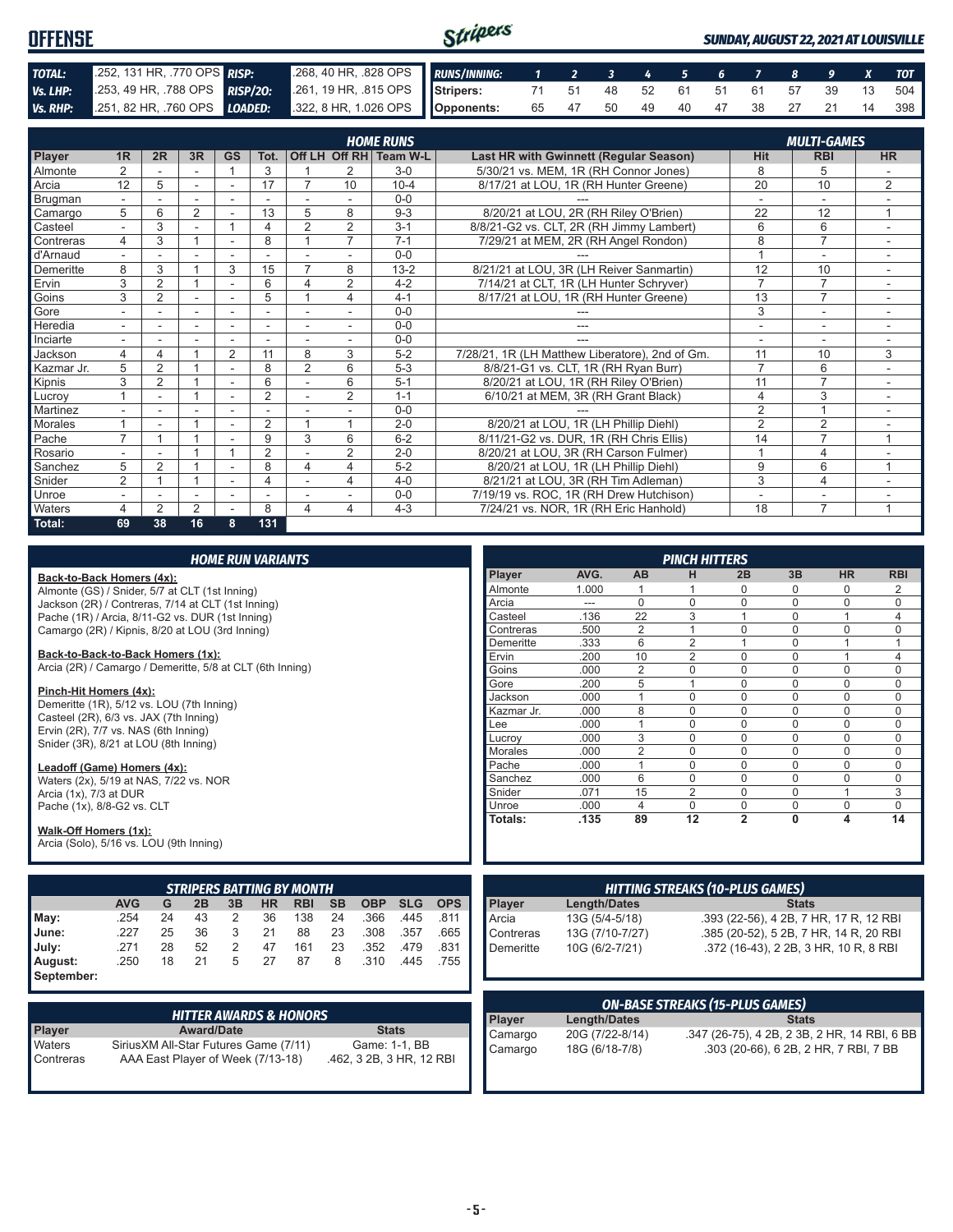**BATTER BIOS**

**13 ORLANDO ARCIA** *- SS - 27 YRS - ANACO, VENEZUELA SEASON WITH GWN:*.286, 17 HR, 37 RBI, 5 SB, .887 OPS *HIT STREAK:* -1G (0-4)

- *8/21 at LOU:*0-4, R, BB *SERIES:* .200 (4-20), 2B, HR, 2 RBI **• Leaderboard:** Entering 8/22, ranks among Triple-A East top 10 in TB (T-9th, 141), SLG (10th, .530), R (10th, 51), and HR (T-10th, 17).
- **• 2021 with GWN: Has reached base safely in 61 of 68G (89.7%)** ... **5/4-5/18:**  Hit safely in first 13G (.393, 7 HR, 17 R, 12 RBI, 2 SB, 1.301 OPS) ... **5/9 at CLT:** Tied GWN's single-game HR record (3-for-4, 3 HR, 4 R, 4 RBI) ... **5/16 vs. LOU:** Blasted walk-off solo HR (#7) in 9th ... **6/18 vs. NAS:** Went 3-for-5 with 3 XBH, including game-tying double in 10th, scored walk-off run ... **6/5-6/23:** Posted 14G on-base streak (.333, 17-for-51, 4 2B, 3 HR, 11 R, 8 RBI, 6 BB) ... **8/11 vs. DUR:** Tallied 2nd multi-HR game of the year in G2 of DH (2-for-3, 2 HR, 3 RBI).
- **• 2021 with ATL:** Recalled on 7/4 ... Hit .204 (10-for-49, 1 2B, 2 HR, 5 R, 9 RBI) in 17G ... Optioned back to Gwinnett on 7/31.
- **• 2021 with MIL:** Was on Milwaukee's Opening Day roster and batted .091 (1-for-11, 1 RBI) in 4G before being traded to Atlanta on 4/6 (sent to Alternate Site).
- **• 2020:** Spent 59 games with the Brewers, batting .260 (10 2B, 1 3B, 5 HR, 22 R, 20 RBI, 2 SB) ... Played in 2 Postseason games (.143, 1-for-7, 1 HR, 2 RBI).
- **• Acquired:** Via trade with Milwaukee in exchange for RHP Chad Sobotka and RHP Patrick Weigel (4/6/21) ... Originally signed by Milwaukee as a NDFA (10/22/10).
- **• MLB Career:** .242, 70 2B, 7 3B, 44 HR, 189 RBI, 40 SB in 559G with MIL, ATL (2016-21) ... Played in the Postseason from 2018-20 (.295, 4 HR, 6 RBI in 13G).

### **17 JOHAN CAMARGO** *- INF - 27 YRS - PANAMA CITY, PANAMA*

*SEASON WITH GWN:*.311, 13 HR, 45 RBI, 0 SB, .918 OPS *HIT STREAK:* 2G (2-10) *8/21 at LOU:* DNP *SERIES:* .176 (3-17), 3 HR, 5 RBI

- **• Leaderboard: Entering 8/22, leads Triple-A East in batting (.311)** ... Also ranks among top 10 in OBP (4th, .388), R (T-4th, 57), OPS (5th, .918), H (5th, 88), TB (7th, 150), XBH (T-10th, 33)
- **• 2021 with GWN: 5/8 at CLT:** Notched first career multi-HR game (2-for-4, 2 HR, 2 RBI) ... **6/5 vs. JAX:** Started 5-4-3 triple play, GWN's first since 5/28/19 at TOL ... **6/18-7/8:** Posted 18G on-base streak (.303, 20-for-66, 6 2B, 2 HR, 9 R, 7 RBI, 7 BB) ... **7/18 at CLT:** Hit a 2-out, 2-run HR (#8) in 9th for a 12-11 lead (GWN had trailed 11-3) ... **7/30 at MEM:** Tallied season-high 4 RBI (2-for-4, 2B, HR #9) in 8-7 win ... **7/22-8/14:** Posted team-best 20G on-base streak (.347, 26-for-75, 4 2B, 2 3B, 2 HR, 14 R, 14 RBI, 6 BB, .924 OPS).
- **• Gwinnett Career:** Has hits in 99 of 130G (76.2%) since 2017, batting .326 (164 for-503, 34 2B, 4 3B, 22 HR, 90 R, 87 RBI, 1 SB, .931 OPS).
- **• 2021 with ATL:** In 6 stints with the Braves, batting .000 (0-for-16, 1 R) in 15G.
- **• 2020:** Made Braves' Opening Day roster and batted .200 (8 2B, 4 HR, 16 R, 9 RBI) in 35G ... Added to the NLCS roster in place of injured Adam Duvall prior to Game 2 and played in 4G (.250, 2-for-8, 1 2B, 1 RBI).
- **• Acquired:** NDFA (7/2/10) out of Panama City, Panama.
- **• MLB Career:** .257, 68 2B, 4 3B, 34 HR, 144 RBI, 2 SB in 364G with Atlanta (2017- 21) ... Played in 2018 and 2020 Postseasons (.087, 1 2B, 1 RBI in 8G).

# **9 RYAN CASTEEL** *- 1B/C - 30 YRS - CHATTANOOGA, TN*

|                  | <b>SEASON WITH GWN:</b> .239, 4 HR, 19 RBI, 0 SB, .723 OPS | <b>HIT STREAK:</b> $2G(2-6)$ |                                       |
|------------------|------------------------------------------------------------|------------------------------|---------------------------------------|
| 8/21 at LOU: DNP |                                                            |                              | <b>SERIES: <math>--- (0-0)</math></b> |

- **• 2021 with GWN: 5/15-5/18:** Had 6 RBI in 3G span, including 5/15 vs. LOU (1 for-2, GW 3-run 2B, 3 RBI) and 5/16 vs. LOU (1-for-3, HR, 2 RBI) ... **6/2 vs. JAX:** Notched pinch-hit 2-run double ... **6/3 vs. JAX:** Hit pinch-hit 2-run HR (#2) ... **6/24 at NOR:** Crushed game-winning grand slam (#3) in 6-2 victory (1-for-4, 4 RBI), his 2nd career slam (first since 7/20/13 with Adv-A Modesto) ... **8/8-G2 vs. CLT:** Homered for the first time since 6/24 (#4), a decisive 2-run shot in 8-2 victory.
- **• 2020:** Was not on the Braves' 60-man player pool ... Did not play.
- **• 2019:** Played 118G with Double-A Mississippi, batting .263 (21 2B, 2 3B, 21 HR, 73 RBI, .811 OPS) ... Ranked 2nd in the Southern League in homers and RBI, 3rd in slugging (.477) ... Was his 2nd career 20-homer season (hit 22 in 2013).
- **• Acquired:** MiLB FA (3/14/21) ... Originally Colorado's 17th-round pick in 2010 out of Cleveland State Community College (Cleveland, TN).

# **12 TRAVIS DEMERITTE** *- OF - 26 YRS - NEW YORK, NY*

*SEASON WITH GWN:*.310, 15 HR, 42 RBI, 6 SB, 1.054 OPS *HIT STREAK:* 2G (5-8) *8/21 at LOU:*4-4, HR, 2 R, 4 RBI *SERIES:* .556 (5-9), HR, 4 RBI, SB

- 
- **• 2021 with GWN: Since coming off the IL on 7/13, ranks among Triple-A East leaders in RBI (T-5th, 27) and HR (T-6th, 9)** ... **5/4 at CLT:** Tallied 5 RBI (3-for-6, HR) to set GWN Opening Night record ... **6/2-7/21:** Posted 10G hitting streak (.372, 16-for-43, 2 2B, 3 HR, 10 R, 8 RBI, 1.041 OPS) ... **6/10-7/10:** Was on the Injured List ... **7/17-7/25:** Hit 3 grand slams in 7G span (7/17 at CLT, 7/23 vs. NOR, 7/25 vs. NOR), raising his career total to 6 (4 with GWN) ... **7/18 at CLT:** Notched season-high 4 hits (4-for-5, 3 R, 2 RBI, SB) ... **7/27 at MEM:** Homered for 3rd straight game, GW solo blast (#12) in 1-0 win ... **8/21 at LOU:** Matched a season high with 4 hits (4-for-4, 3-run HR, 2 R, 4 RBI).
- **• Gwinnett Career:** In 149G since 2019, batting .294 (149-for-507, 39 2B, 2 3B, 35 HR, 107 R, 115 RBI, 10 SB, .981 OPS) with the Stripers.
- **• 2020:** Hit .172 with 1 2B, 4 RBI in 18G with Detroit ... DFA'd on 2/5/21.
- **• 2019:** Made his Triple-A debut with Gwinnett and was an IL All-Star (.286, 20 HR, 73 RBI, .944 OPS in 96G) ... Has 1 of the 9 20-HR seasons in GWN history ... Traded to Detroit on 7/31, made his MLB debut (.225, 3 HR, 10 RBI in 48G).
- **• Acquired:** Off Waivers from Detroit (2/12/21) ... Originally Texas' 1st-round pick (30th overall) in 2013 out of Winder-Barrow High School (Winder, GA).
- **• MLB Career:** .217, 8 2B, 2 3B, 3 HR, 14 RBI, 3 SB with Detroit (2019-20).

# **18 PHILLIP ERVIN** *- OF - 29 YRS - MOBILE, AL*

*SEASON WITH GWN:*.198, 6 HR, 25 RBI, 11 SB, .633 OPS *HIT STREAK:* 1G (1-5) *8/21 at LOU:*DNP *SERIES:* .200 (1-5), RBI

- **• 2021 with GWN: 6/2 vs. JAX:** Hit decisive 3-run HR (#1) and tallied season-high 4 RBI (1-for-4, R) ... **6/13 at MEM:** Belted game-tying 2-run HR (#2) with 2 outs in the 9th of an eventual 7-6 loss (1-for-3, 1 R, 2 RBI) ... **7/7 vs. NAS:** Clubbed game-tying 2-run pinch-hit HR (#5, 1-for-1, 2 RBI) ... **8/1 at MEM:** Lined GWRBI single with 2 outs in 9th inning in 4-2 win (1-for-2, RBI).
- **• 2020:** Between Cincinnati and Seattle, hit .149 with 3 2B, 4 RBI, 1 SB in 37G ... DFA'd by the Reds (8/28), Mariners (12/16), and Chicago Cubs (2/20/21).
- **• Acquired:** Off waivers from the Chicago Cubs (2/22/21) ... Originally Cincinnati's 1st-round pick (27th overall) in 2013 out of Samford University (Homewood, AL).
- **• MLB Career:** .247, 26 2B, 8 3B, 17 HR, 68 RBI, 15 SB in 237G with CIN, SEA (2017-20) ... Talled 7 of his 8 career triples in 2019 (ranked 7th in NL).

### **8 RYAN GOINS** *- INF - 33 YRS - TEMPLE, TX*

*SEASON WITH GWN:*.254, 5 HR, 31 RBI, 2 SB, .709 OPS *HIT STREAK:* -2G (0-7)

- *8/21 at LOU:*DNP *SERIES:* .100 (1-10), HR, RBI **• 2021 with GWN: 5/4 at CLT:** Hit Gwinnett's first HR of the season (solo, 2-for-5, RBI) ... **5/12 vs. LOU:** Set season highs for hits (3-for-4) and RBI (3) ... **6/18-6/29:** Posted season-best 8G hitting streak (.400, 10-for-25, 1 2B, 3 R, 6 RBI) ... **7/4 at DUR:** Homered for the first time since Opening Night (2-run, #2, 1-for-4, 2 RBI) ... **8/13 vs. DUR:** Clubbed 2-run HR (#4) in 8th inning for decisive runs in 6-4 victory (2-for-4, 2 R, 2 RBI) ... **8/6-8/17:** In his first 8G since returning from the Olympics, hit .304 (7-for-23, 3 HR, 5 R, 6 RBI, .987 OPS).
- **• Tokyo Olympics:** Was on GWN's Temporary Inactive List while playing for Mexico in this year's Olympics ... Hit .250 (1-for-4, R, RBI) in 2G (MEX went 0-3).
- **• Triple-A Career:** Has played for BUF (2013-16), LHV (2018), CLT (2019), and GWN (2021) ... Was teammates with MGR Matt Tuiasosopo in 2014 with BUF.
- **• 2020:** Played in 14G with the Chicago White Sox, batting .000 (0-for-9, 4 R) ... Spent most of the year at the Alternate Training Site in Schaumburg, IL.
- **• Acquired:** MiLB FA (2/25/21) ... Originally Toronto's 4th-round pick in 2009 out of Dallas Baptist University (Dallas, TX).
- **• MLB Career:** .228, 71 2B, 12 3B, 22 HR, 158 RBI in 555G with TOR, KC, CWS (2013-20) ... Played for TOR in 2015-16 Postseasons (.146, 1 HR, 5 RBI in 14G).

#### **5 TERRANCE GORE** *- OF - 30 YRS - MACON, GA SEASON WITH GWN:*.282, 0 HR, 1 RBI, 14 SB, .850 OPS *HIT STREAK:* 3G (3-9)

*8/21 at LOU:*DNP *SERIES:* .--- (0-0)

- **• 2021 with GWN: In 11G without a PH/PR appearance, is batting .290 (9-for-31, 3 2B, 1 3B, 8 R, 1 RBI)** ... Is 14-for-16 (87.5%) in stolen base attempts, has a pair of 2-steal games (5/18 at NAS, 6/18 vs. NAS) ... **6/9-G2 at MEM:** Stole 3rd and scored winning run in 8th inning of 3-1 victory ... **7/10 vs. NAS:** Notched seasonhigh 3 hits (3-for-3, 2B, R).
- **• 2020:** Logged 2G in his lone season with the Los Angeles Dodgers (0 PA).
- **• Acquired:** MiLB FA (2/18/21) ... Originally Kansas City's 20th-round pick in 2011 out of Gulf Coast Community College (Panama City, FL).
- **• MLB Career:** .224, 2 2B, 1 3B, 0 HR, 1 RBI, 40 SB in 102G with KC, CHC, LAD (2014-20) ... Played in the Postseason with KC (2014-15) and CHC (2018), going 0-for-2 with 3 R, 5 SB ... Won World Series with the Royals in 2015.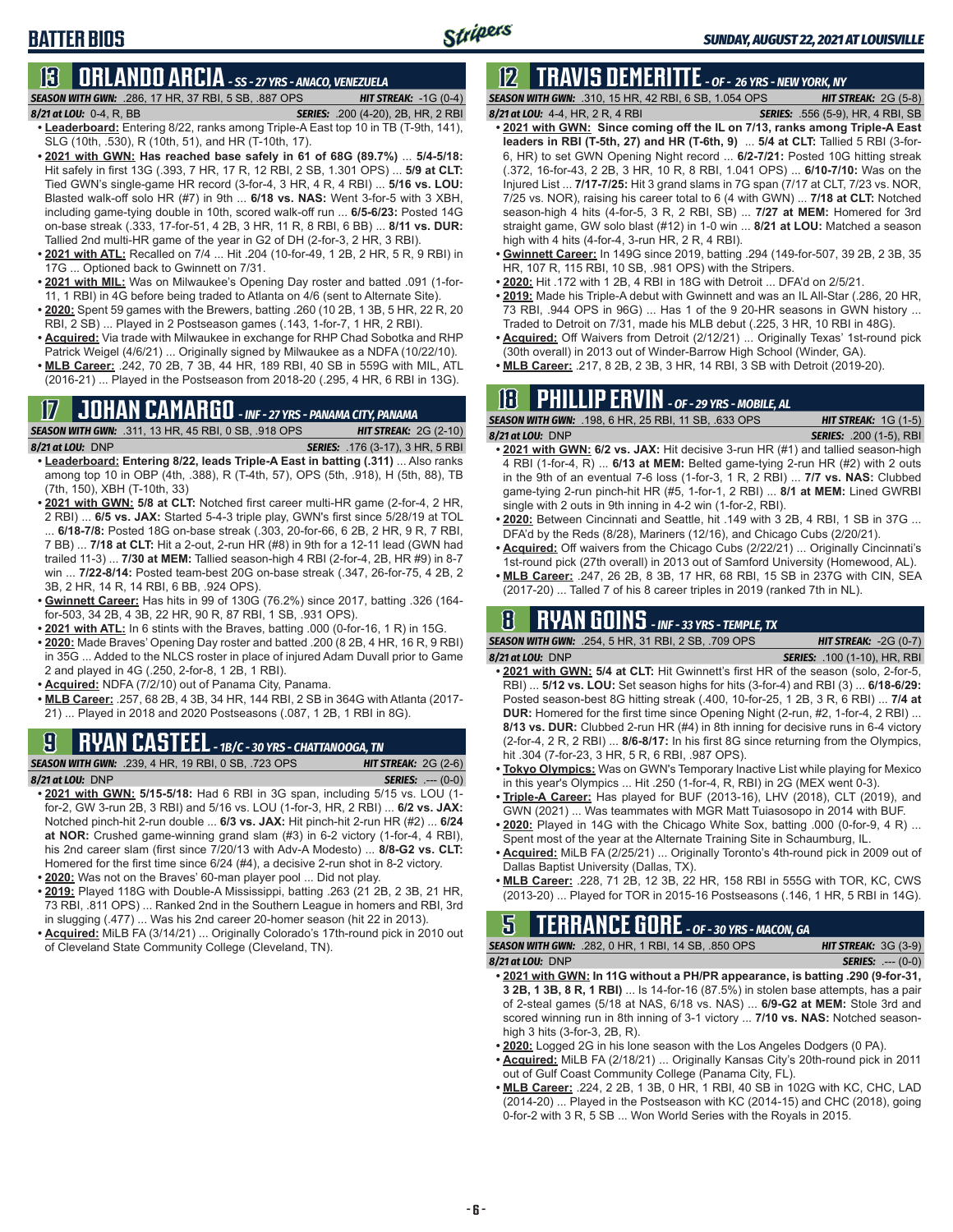# **4 SEAN KAZMAR JR.** *- INF - 37 YRS - VALDOSTA, GA*

*SEASON WITH GWN:*.225, 8 HR, 24 RBI, 3 SB, .665 OPS *HIT STREAK:* 1G (3-4) *8/21 at LOU:*3-4, R *SERIES:* .444 (4-9), 2B

**BATTER BIOS**

- **• Hits Record: On 7/31 at MEM, passed Larry Whisenton (657) for the Atlanta Braves Triple-A career hits record with his 658th (single, 1-for-4)**. **• Gwinnett Career:** Batting .265 (665-for-2510, 135 2B, 12 3B, 45 HR, 303 R, 294
- RBI, 26 SB) in 731G over 8 seasons ... Leads in career G, AB, H, TB (959), 2B, R, RBI ... Ranks 2nd in career 3B (12) ... Ranks 3rd in career HR (45).
- **• 2021 with GWN: 5/25 vs. MEM:** Lined a walk-off single in the 9th for a 2-1 win, his first career walk-off RBI with GWN ... **7/8-G1 vs. NAS:** Passed Joey Terdoslavich for 3rd on GWN career HR list (#42, 1-for-3, 2 RBI) ... **7/22 vs. NOR:** Passed Damon Hollins for 2nd on ATL Triple-A hits list (#649, 2-for-3, HR, 2 RBI) ... **7/28 at MEM:** Notched his 999th and 1,000th career Triple-A hits (2-for-5, R).
- **• 2021 with ATL:** Contract selected on 4/17, has spent 2 stints with Atlanta (4/17- 4/23, 5/4-5/7), going 0-for-2 ... Pinch hit on 4/17 at the Chicago Cubs, marking his first MLB appearance in 4,589 days since 9/23/08 with San Diego ... The last player with a bigger gap between MLB appearances was Ralph Winegarner (13 years, 14 days between 6/23/36 with CLE and 7/7/49 with STL).
- **• Acquired:** MiLB FA (12/7/20) ... Originally San Diego's 5th-round pick in 2004 out of the College of Southern Nevada.
- **• MLB Career:** .195, 1 2B, 0 3B, 0 HR, 2 RBI in 22G with SD (2008), ATL (2021).

# **22 JASON KIPNIS** *- INF - 34 YRS - NORTHBROOK, IL*

*SEASON WITH GWN:*.261, 6 HR, 20 RBI, 0 SB, .814 OPS *HIT STREAK:* 1G (3-3) *8/21 at LOU:*DNP *SERIES:* .273 (3-11), HR, RBI

- **• 2021 with GWN: 5/28 vs. MEM:** Belted decisive 3-run HR (#1, 2-for-3, 3 RBI) ... **6/16 at NAS:** Hit game-winning HR (#2), a 2-run shot (2-for-4,, 2 RBI) ... **7/6-7/16:** Had 5 multi-hit efforts in 9G, batting .350 (14-for-40, 3 2B, 1 3B, 2 HR, 8 R, 10 RBI, .991 OPS) ... **7/14 at CLT:** Fell triple shy of the cycle (3-for-5, 2B, HR, 3 R, 2 RBI).
- **• 2020:** In his lone season with the Chicago Cubs, hit .237 (8 2B, 1 3B, 3 HR, 16 RBI, 1 SB) in 44G ... Played in 2G during the Postseason (0-for-3, 1 BB, 1 SO) ... Elected Free Agency on 10/28.
- **• Acquired:** MiLB FA (3/29/21) ... Originally Cleveland's 2nd-round pick in 2009 out of Arizona State University (Tempe, AZ).
- **• MLB Career:** .260, 260 2B, 24 3B, 126 HR, 545 RBI, 136 SB in 1,165G with CLE, CHC (2011-20) ... Was 2-time AL All-Star with the Indians (2013, 2015) ... Hit .192 (3 2B, 1 3B, 4 HR, 9 RBI) in 26G during the Postseason with CLE (2013, 2016-18) and CHC (2020).

### **20 JONATHAN MORALES** *- C - 26 YRS - ARROYO, PUERTO RICO SEASON WITH GWN:*.162, 2 HR, 11 RBI, 0 SB, .416 OPS *HIT STREAK:* -1G (0-4)

- *8/21 at LOU:*0-4 *SERIES:* .417 (5-12), 2B, HR, 3 RBI **• 2021 with GWN: 5/7 at CLT:** Tied his single-game career high with 5 RBI, going 2-for-6 with a 3-run HR (#1) in the 9th ... **8/6 vs. CLT:** Hit a 2-out walk-off single in 11th inning for 4-3 win (2nd career walk-off with GWN, last on 7/21/18 vs. PAW) ... **8/20 at LOU:** Went 4-for-4 (2B, HR, 2 R, 3 RBI), his most hits in a game since 8/13/16 with Class-A Rome at Hickory (career-best 5-for-5).
- **• 2020:** Spent entire year at Braves Alternate Training Site in Gwinnett (no MLB debut) ... Played for Caguas of the Puerto Rican Winter League (.394, 3 HR, 9 RBI in 13G), earning PWL Postseason All-Star honors.
- **• 2019:** Hit .240 (13 2B, 2 HR, 27 R, 25 RBI) in 80G between Double-A Mississippi and Gwinnett ... Logged 1 game during the IL Playoffs (0-for-1, BB).
- **• Acquired:** Braves' 25th-round pick in 2015 out of Miami-Dade CC.

# **15 CRISTIAN PACHE** *- OF - 22 YRS - SANTO DOMINGO CENTRO, D.R.*

*SEASON WITH GWN:*.257, 9 HR, 31 RBI, 6 SB, .771 OPS *HIT STREAK:* 1G (2-5)

*8/21 at LOU:* 2-5, 2B, R *SERIES:* .250 (4-16), 2B **• MLB.com Prospect Ranks:** #1 (Braves Top 30), #40 (Top 100).

- **• 2021 with GWN: Ranks 6th in Triple-A East in SLG (.582) in August, batting .327 (18-for-55, 5 2B, 3 HR, 12 R, 9 RBI, 2 SB, .975 OPS) in 15G** ... **5/29- 6/1:** Assigned to rehab (right hamstring inflammation), played 1G before being activated/optioned on 6/2 ... **6/5 vs. JAX:** Went 3-for-6 with 2 doubles, including game-tying 2-run double in 9th ... **6/10 at MEM:** Tallied first career multi-HR game (3-for-5, 2 HR, 3 R, 4 RBI) ... **6/30 at DUR:** Notched last-at-bat GWRBI single in 9th for 2-1 win (2-for-3, 2B, RBI) ... **7/21 vs. NOR:** Homered in both games of a DH (#3-4, 2-for-6, 2 R, 2 RBI) ... **7/8-7/28:** Hit .286 (18-for-63, 1 2B, 4 HR, 16 R, 11 RBI, 3 SB, .858 OPS) in 17G ... **8/11 vs. DUR:** Went 4-for-6 with 5 RBI in a DH sweep, tallying 2 HR (#8-9) and delivering 2-out walk-off single in G1 (won 4-3).
- **• 2021 with ATL:** On Atlanta's Opening Day roster for the first time ... Hit .111 (3 2B, 1 HR, 6 R, 4 RBI) in 22G ... Placed on IL twice, on 4/14 and 5/14.
- **• 2020:** Spent most of the year at the Alternate Training Site ... Made his MLB debut on 8/21 vs. Philadelphia (1-for-4) ... Played just 2G during regular season (.250) ... Also made MLB Postseason debut (.182, 1 2B, 1 HR, 4 R, 4 RBI in 12G).
- **• 2019:** Between Mississippi (104G) and Gwinnett (26G), hit .277 (36 2B, 9 3B, 12 HR, 63 R, 61 RBI, 8 SB, .802 OPS) in 130G ... Named a Southern League Postseason All-Star and MLB All-Star Futures Game participant.
- **• Acquired:** NDFA (7/4/15) out of Santo Domingo Centro, D.R.
- **• MLB Career:** .119, 3 2B, 0 3B, 1 HR, 4 RBI, 0 SB in 24G with Atlanta (2020-21).

# **7 EDDIE ROSARIO** *- OF - 29 YRS - GUAYAMA, PUERTO RICO*

*SEASON WITH GWN:*.154, 2 HR, 13 RBI, 0 SB, .534 OPS *HIT STREAK:* 2G (4-10)

- *8/21 at LOU:* 3-5, 2 2B, 3 R, 2 RBI *SERIES:* .227 (5-22), 2 2B, 2 HR, 11 RBI **• MLB Rehab:** Assigned to Gwinnett on 8/9 (Braves org. debut) ... Has been on the CLE/ATL 10-day injured list since 7/7 (right abdominal strain) ... **Of his 6 hits, 2 have been homers (grand slam on 8/18 at LOU, 3-run HR on 8/20 at LOU)** ... **Has a 4G multi-RBI streak since 8/18 (11 RBI)**.
- **• 2021 with CLE:** Signed a MLB free agent deal on 2/4 ... Played 78G with the Indians, batting .254 (72-for-283, 15 2B, 1 3B, 7 HR, 29 R, 46 RBI, 9 SB).
- **• 2020:** In his final season with Minnesota, hit .257 (54-for-210, 7 2B, 13 HR, 31 R, 42 RBI, 3 SB) in 57G ... Played in 2G during the AL Wild Card Series vs. Houston, batting .000 (0-for-7, 1 SO).
- **• 2019:** Set MLB career highs in HR (32), R (91), RBI (109), TB (281), batting .276 with an .800 OPS in 137G with Minnesota ... Finished 18th in AL MVP voting.
- **• Acquired:** Via trade with Cleveland in exchange for INF Pablo Sandoval (7/30/21) Originally Minnesota's 4th-round pick in 2010 (Rafael Lopez Landron HS, P.R.).
- **• MLB Career:** .275, 149 2B, 23 3B, 126 HR, 434 RBI, 48 SB in 775G with Minnesota (2015-20) and Cleveland (2021) ... Played in the MLB Postseason with the Twins in 2017, 2019, and 2020 (.217, 1 2B, 2 HR, 2 R, 3 RBI in 6G).

# **2 YOLMER SANCHEZ** *- INF - 29 YRS - MARACAY, VENEZUELA*

*SEASON WITH GWN:*.208, 8 HR, 26 RBI, 4 SB, .645 OPS *HIT STREAK:* -1G (0-3)

- *8/21 at LOU:*0-3, BB *SERIES:* .333 (3-9), HR, RBI **• 2021 with GWN: Has 7 HR (#2-8) in 22G since 7/22, batting .274 (20-for-73, 15 R, 13 RBI, .903 OPS) in that span** ... **5/7 at CLT:** Went 3-for-5 (3 R, 3 RBI) with GWN's first triple of the year ... **6/9-G2 at MEM:** Stole home as part of a doublesteal with Drew Waters, scored tying run in 3-1 win (1-for-2, R, SB) ... **7/28 at MEM:** Hit game-tying 2-run HR (#3) with 2 outs in 9th of 8-7 loss ... **7/30 at MEM:** Recorded 2nd career multi-HR game (1st since 5/2/15, CLT vs. SWB), hitting 2 solo shots (#4-5) including GW blast in 8th for 8-7 win (2-for-3, 3 R, 2 RBI).
- **• 2020:** Played 11G with the Chicago White Sox, batting .313 (3 2B, 1 HR, 1 RBI, 1.164 OPS) ... Made his MLB Postseason debut in the ALWCS (1G, no at-bat).
- **• Acquired:** MiLB FA (3/31/21) ... Originally a NDFA with Chi. White Sox (5/29/09). **• MLB Career:** .245, 113 2B, 24 3B, 32 HR, 215 RBI, 30 SB in 657G with the Chi.
- White Sox (2014-20) ... Won an AL Gold Glove in 2019 (.987 FPCT at 2B).

# **26 TRAVIS SNIDER** *- OF/INF - 33 YRS - KIRKLAND, WA*

| <b>SEASON WITH GWN:</b> .182, 4 HR, 13 RBI, 2 SB, .644 OPS                             | <b>HIT STREAK:</b> $1G(1-1)$         |
|----------------------------------------------------------------------------------------|--------------------------------------|
| 8/21 at LOU: PH. 1-1. HR. 3 RBI                                                        | <b>SERIES:</b> .500 (1-2), HR, 3 RBI |
| $\bullet$ 2021 with GWN: 6/18 vs. NAS: Homered $(±2)$ as nart of 6-run comeback in 8-7 |                                      |

- **18 vs. NAS:** Homered (#2) as part of 6-run comeback in 8-7 win (1-for-3, 2 RBI) ... **7/15 at CLT:** Blasted go-ahead 2-run HR (#3) in 8th of 11-10 win (1-for-4, 2 RBI) ... **7/31 at MEM:** Delivered GW 2-run double in 2-1 win (1-for-4, 2 RBI) ... **8/21 at LOU:** Belted pinch-hit 3-run HR (#4).
- **• 2020:** Signed by Miami on 7/24 and reported to the Marlins' Alternate Training Site in Jupiter, FL, but was released on 8/27 and did not reach the Majors.
- **• 2019:** Played for Triple-A Reno in Arizona's system (.294, 22 2B, 4 3B, 11 HR, 41 RBI, 3 SB, .899 OPS in 93G).
- **• Acquired:** MiLB FA (2/26/21) ... Originally Toronto's 1st-round pick (14th overall) in 2006 out of Henry M. Jackson High School (Mill Creek, WA).
- **• MLB Career:** .244, 100 2B, 7 3B, 54 HR, 212 RBI, 22 SB in 630G with TOR, PIT, BAL (2008-15) ... Played for PIT in Postseason from 2013-15 (1-for-4 in 3G).

# **11 Drew WATERS** *- OF - 22 YRS - ATLANTA, GA*

*SEASON WITH GWN:*.250, 8 HR, 30 RBI, 20 SB, .751 OPS *HIT STREAK:* 2G (2-8)

| 3 <b>EA3UN WITH GWN:</b> .230. 6 HR. 30 RDI. 20 SD. .73 I OF S                 | $\overline{m}$ i Jikehn, $20(20)$ |
|--------------------------------------------------------------------------------|-----------------------------------|
| 8/21 at LOU: 1-5. R                                                            | <b>SERIES:</b> .154 (2-13). 2 RBI |
| • Leaderboard: Entering 8/22, ranks among Triple-A East top 10 in SB (6th, 20) |                                   |

- and R (T-7th, 53). **• MLB.com Prospect Ranks:** #3 (Braves Top 30), #86 (Top 100 Prospects).
- **• 2021 with GWN: 5/15-6/10:** Hit .316 (25-for-79, 4 2B, 3 HR, 16 R, 9 RBI, 6 SB, .906 OPS) in 21G ... **5/18 at NAS:** Recorded first career multi-HR game (3-for-5, 2 HR, 3 RBI) and became the first GWN player to homer from both sides of the plate since Mel Rojas Jr. (7/7/16 at CLT) ... **5/19 at NAS:** Fell a triple shy of the cycle in first 4-hit game at Triple-A (4-for-5, 2B, HR, 2 R, 2 RBI, 2 SB) ... **6/9-G2 at MEM:** Lined RBI single in 8th (2-for-3, R, RBI) for last-at-bat 3-1 win ... **7/2-7/18:** Posted 13G on-base streak (.357, 20-for-56, 8 2B, 1 3B, 2 HR, 14 R, 10 RBI, 4 SB) ... **7/1-7/31:** Led Triple-A East in XBH with 17, batting .301 (31-for-103, 11 2B, 1 3B, 5 HR, 23 R, 17 RBI, 5 SB, .924 OPS) in 24G.
- **• Futures Game:** Played for the NL Team in the 2021 SiriusXM All-Star Futures Game on 7/11 at Coors Field (1-for-1, BB) ... Was the 7th active Gwinnett player selected to the game (1st since RHP Touki Toussaint in 2018).
- **• 2020:** Spent entire year at Braves Alternate Site in Gwinnett (no MLB debut).
- **• 2019:** Hit .309 (40 2B, 9 3B, 7 HR, 80 R, 52 RBI, 16 SB) in 134G with Double-A Mississippi and Gwinnett ... Won Southern League Batting Title (.319, best in MIS history) and Most Valuable Player (1st in MIS history) ... Ranked among MiLB top 5 in doubles (T-3rd, 40) and hits (5th, 163).
- **• Acquired:** Braves' 2nd-round pick in 2017 out of Etowah High School (Woodstock, GA) ... Named Gatorade Georgia Baseball Player of the Year in 2017.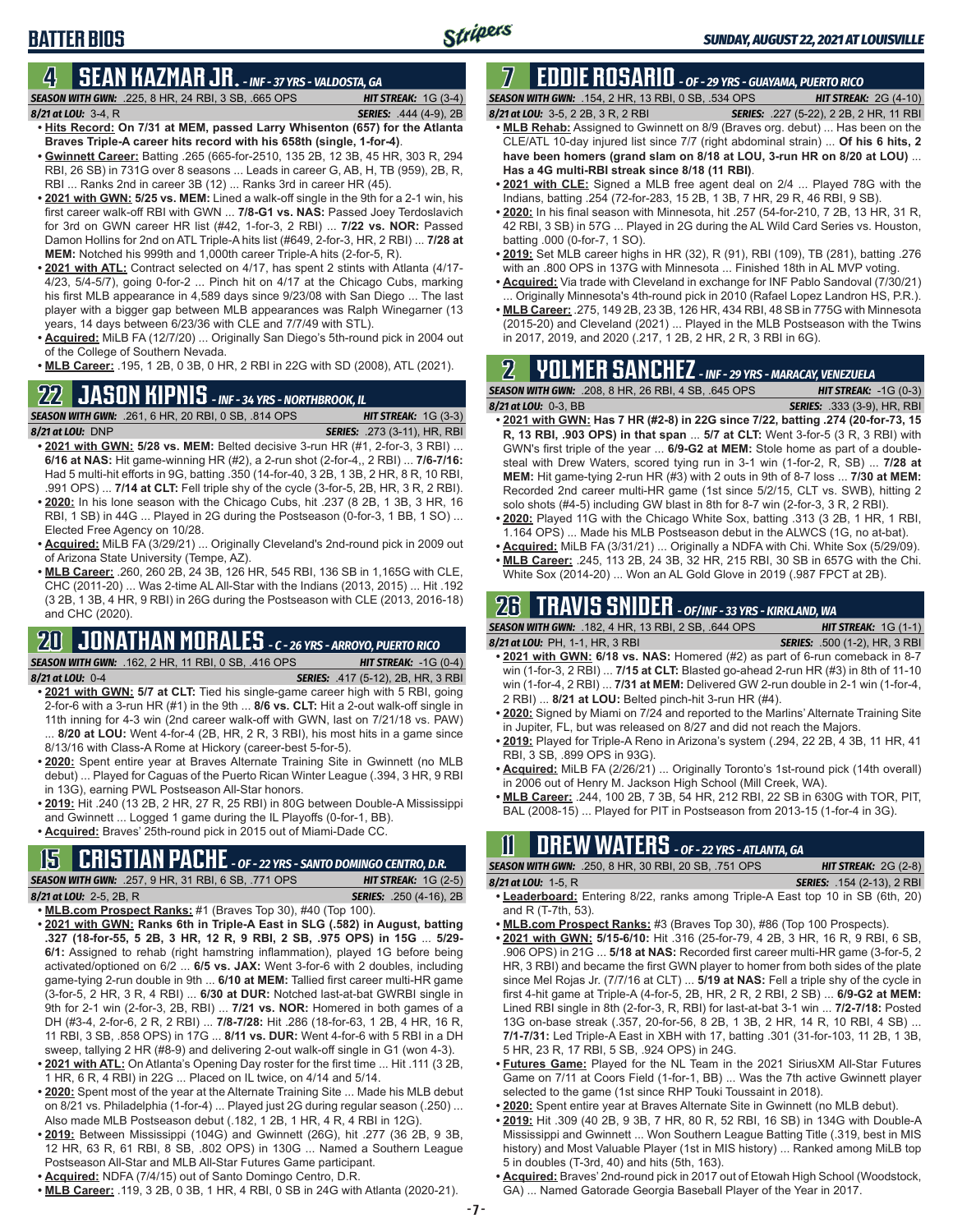### **SEASON SUMMARY**



# **TEAM HIGHS & LOWS**

| <b>OFFENSE:</b>                                                  |  |
|------------------------------------------------------------------|--|
|                                                                  |  |
|                                                                  |  |
|                                                                  |  |
|                                                                  |  |
|                                                                  |  |
|                                                                  |  |
|                                                                  |  |
|                                                                  |  |
|                                                                  |  |
|                                                                  |  |
|                                                                  |  |
|                                                                  |  |
|                                                                  |  |
|                                                                  |  |
|                                                                  |  |
| <b>PITCHING:</b>                                                 |  |
|                                                                  |  |
|                                                                  |  |
|                                                                  |  |
|                                                                  |  |
|                                                                  |  |
|                                                                  |  |
|                                                                  |  |
|                                                                  |  |
|                                                                  |  |
|                                                                  |  |
|                                                                  |  |
| <b>DEFENSE:</b>                                                  |  |
| Most Double Plays Turned, Game  3 (6x, last: 8/21 at Louisville) |  |

### **INDIVIDUAL HIGHS & LOWS**

| <b>HITTING (GAME):</b> |  |
|------------------------|--|
|                        |  |
|                        |  |
|                        |  |
|                        |  |
|                        |  |
|                        |  |
|                        |  |
|                        |  |
|                        |  |
|                        |  |
|                        |  |
|                        |  |
|                        |  |

#### **PITCHING (GAME):**

| None |
|------|
|      |
|      |

#### **DEFENSE (GAME):**

### **STREAKS**

| OFFENSIVE (LONGEST IN 2021 ONLY): |  |
|-----------------------------------|--|
|-----------------------------------|--|

#### **PITCHING (LONGEST IN 2021 ONLY):**

| Consecutive Starts with Win3 Starts (J. Rodriguez, 8/4-Current) |  |
|-----------------------------------------------------------------|--|
|                                                                 |  |
|                                                                 |  |
|                                                                 |  |
|                                                                 |  |
|                                                                 |  |

### **LAST TIME IT HAPPENED (GWINNETT REGULAR-SEASON HISTORY)**

| <b>TEAM OFFENSE:</b>  |                                                          |
|-----------------------|----------------------------------------------------------|
|                       |                                                          |
|                       |                                                          |
|                       |                                                          |
|                       |                                                          |
|                       |                                                          |
|                       |                                                          |
|                       |                                                          |
|                       |                                                          |
|                       |                                                          |
|                       |                                                          |
|                       |                                                          |
|                       |                                                          |
|                       |                                                          |
|                       |                                                          |
|                       |                                                          |
| <b>TEAM PITCHING:</b> |                                                          |
|                       |                                                          |
|                       |                                                          |
|                       |                                                          |
|                       |                                                          |
|                       |                                                          |
| 21 Strikeouts         |                                                          |
|                       |                                                          |
|                       |                                                          |
|                       |                                                          |
| <b>TEAM DEFENSE:</b>  |                                                          |
|                       | لمستحدث والمتحدث والمستنقر المتساوية والمتساوية والمتحدث |

| Turn a Triple Play 6/5/21 vs. Jacksonville (Camargo-Kipnis-Snider) |
|--------------------------------------------------------------------|
|                                                                    |

# **TEAM MISCELLANEOUS:**<br>18-Run Margin of Victory.....

# **TEAM MISCELLANEOUS**

Most Triple Plays Turned, Game .......................................... 1 (6/5 vs. Jacksonville) Most Errors, Game ..................................................................3 (5/15 vs. Louisville) Most Stolen Bases Allowed, Game ...............................................4 (7/4 at Durham) Most Caught Stealing, Game .............................................. 2 (8/8-G1 vs. Charlotte)

| Largest Blown Lead (Loss) 3 Runs (4x, last: 8/6 vs. Charlotte, 5-2, 6-10) |
|---------------------------------------------------------------------------|
|                                                                           |
|                                                                           |
|                                                                           |
|                                                                           |
|                                                                           |
|                                                                           |
|                                                                           |
|                                                                           |
|                                                                           |
|                                                                           |

#### **INDIVIDUAL OFFENSE:**

|                             | Homers, Both Sides of Plate  Drew Waters (5/18/21 at Nashville)            |
|-----------------------------|----------------------------------------------------------------------------|
|                             |                                                                            |
|                             |                                                                            |
|                             | Back-to-Back-to-Back Homers  Arcia/Camargo/Demeritte (5/8/21 at Charlotte) |
|                             |                                                                            |
|                             |                                                                            |
|                             |                                                                            |
|                             |                                                                            |
|                             |                                                                            |
|                             |                                                                            |
|                             |                                                                            |
|                             |                                                                            |
|                             |                                                                            |
|                             |                                                                            |
| <b>INDIVIDUAL PITCHING:</b> |                                                                            |
|                             | $\cdots$                                                                   |

| 9.0-Inning No-Hitter (Solo)Todd Redmond (5/28/10 at Louisville)                |  |
|--------------------------------------------------------------------------------|--|
| 9.0-Inning No-Hitter (Comb.) Wooten/Marksberry/Ramirez (6/30/16 at Louisville) |  |
|                                                                                |  |
|                                                                                |  |
|                                                                                |  |
| 21 Consecutive Saves Converted Jairo Asencio (9/6/09-8/8/11)                   |  |
| 25.0-Inning Scoreless Streak Stephen Marek, 25.1 IP (6/6/10-8/2/10)            |  |
|                                                                                |  |